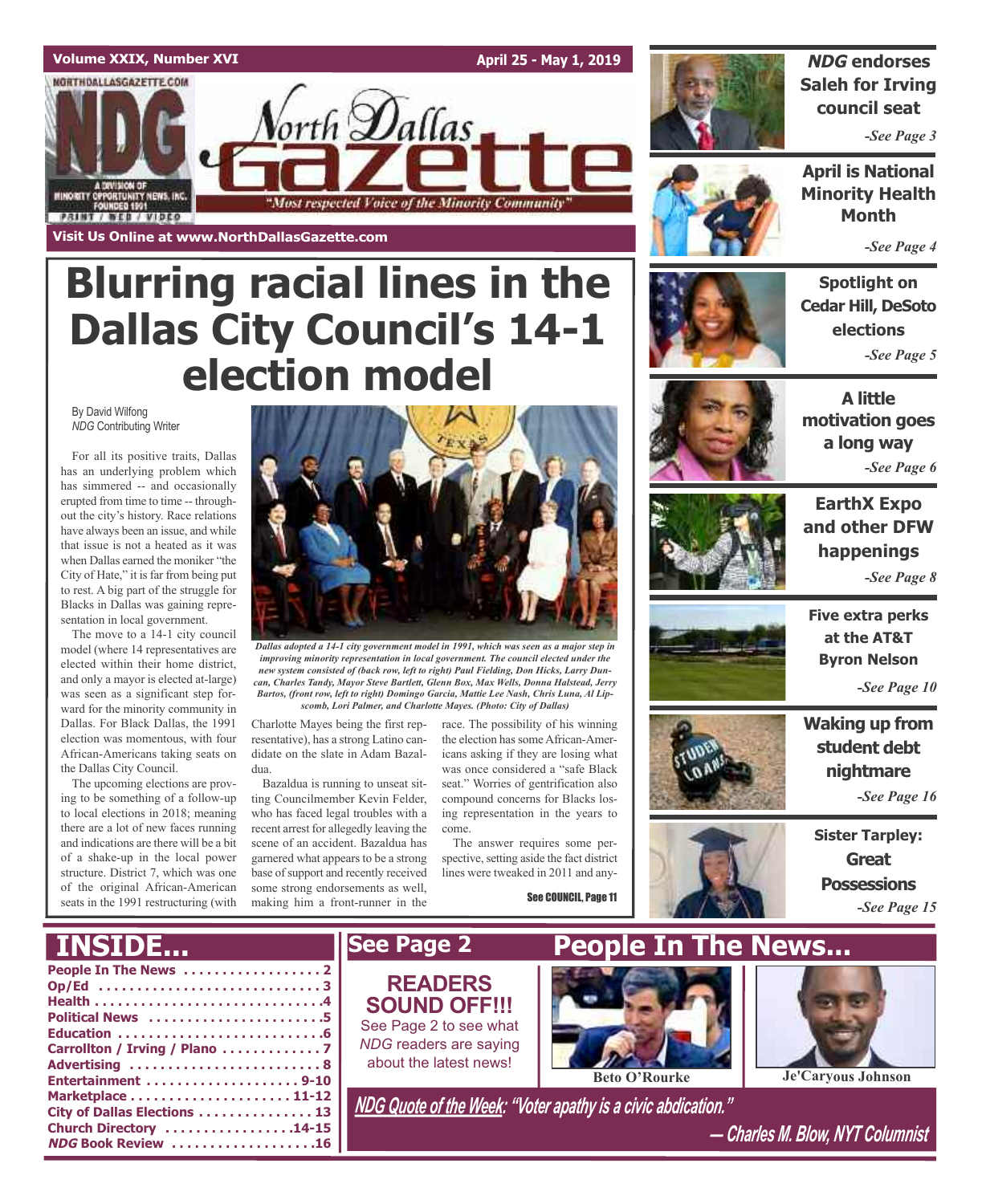# **People in the News www.NorthDallasGazette.com**

# **Beto O'Rourke**

Paul Quinn College (Paul Quinn) announces Beto O'Rourke, 2020 presidential candidate and former U.S. Congressman, as commencement speaker for its 2019 graduation ceremony. The former congressman will address Paul Quinn's 130th graduating class on its campus in southern Dallas on Saturday, May 4, at 9:00 a.m.

C o n g r e s s m a n O'Rourke's commencement address will be his third trip to campus over the last two years. He spoke at the opening of Paul Quinn's Summer



Bridge Program on June 10, 2018 and returned to campus to hold a town hall with students and the south Dallas community on October 6, 2018.

"We are thrilled to have Beto return to campus to

# **Je'Caryous Johnson**

(LOS ANGELES, CA) APRIL23, 2019: Since itsinception in 1990, Destiny's Child hassold more than 150 million records worldwide, won multiple Grammy Awards, served as an inspiration to many musical acts and garnered generations of fans. Now, for the first time ever, audiences will be treated to an honest, behind-the-scenes look at how the greatest girl group of all time was created – courtesy of the mastermind behind them, Mathew Knowles.

"I want to pull back the curtain," explains Knowles,



Destiny's Child co-creator and manager. "I feel it's time to give the world an opportunity to hear, see and feel the victories and failures that I've had as a husband, father and manager who risked everything in pursuit of fulfilling dreams – those of mine and others."

Paul Quinn College is the only Urban Work College in America, and the first minority-serving federallyfunded work college in the Work College Consortium. By requiring residential students to work and allowing

families."

address our graduating seniors and help us send them to the next chapter of their lives," said Dr. Michael J. Sorrell, president of Paul Quinn College. "Beto has been a long-time friend to the Quinnite Nation and to HBCUs across the country, and we look forward to having him share this moment with our students and their

Told from his perspective, Survivor: The Destiny's Child Musical will start its roller coaster tale at the point of humble beginnings and travel through a captivating storyline addressing the layers of evolution - good and  $\frac{1}{8}$  bad - that Knowles faced during his pioneering climb into the music industry. Ultimately, the story shares the message that building a dream takes sacrifice, even at the cost of everything and everyone you love. *Diondre Jones*

With a project of such magnitude and significance, Knowles knew there was no them to use part of their compensation to defray the cost of attendance and cutting tuition and fees by almost \$10,000, Paul Quinn has created a model where its students graduate without accumulating insurmountable debt.

"It is an all-time honor to return to Paul Quinn College and join the inspiring graduating class who continues to be our example of the leadership, power and joy we see in young people across America who are already guiding us on every important issue of the day," said O'Rourke.

"We are smarter, stronger

prolific, commercial producers working today. Tallying nearly a quarter of a billion dollars in box office receipts, he has written, directed and produced more than 20 plays seen by millions of theatergoers. His recent stage productions include Redemption of a Dogg, an original biomusical based on the life and music of rap superstar Snoop Dogg, and Set It Off Live, a dynamic stage adaptation of the 1996 Warner Brothers

storyteller better prepared to bring his vision to life than multi-hyphenate writer, producer, director, and Houston native, Je'Caryous Johnson. A theater industry veteran, Johnson is one of the most cult film that starred Queen Latifah, Jada Pinkett-Smith and Vivica A. Fox. Critics hailed Johnson's adaption – which starred Destiny's Child original member LeToya Luckett - as, among other su-

and better able to meet the challenges ahead of us because of the bold, innovative, transformational work occurring at Paul Quinn College and HBCUs across

A native of El Paso, Texas, O'Rourke graduated in 1995 with a Bachelor of Arts degree in English literature from Columbia University before starting a small technology business back home. O'Rourke served on the city council before representing Texas' 16th congressional district in the United States House of Representatives from

the country."

perlatives, "groundbreaking." "I am ecstatic to be working with Mr. Knowles on the development of Survivor: The Destiny's Child Musical," says Johnson.

Featuring a masterful mix of music, dance and beautiful imagery, Survivor: The Destiny's Child Musical promises complete transparency in dissecting the man who developed and navigated the careers of an iconic girl group as well as the legacy of one 2013 to 2019 where he served on the House Veterans Affairs Committee, the House Armed Services Committee and the House Homeland Security Committee.

He then ran an historic grassroots race for U.S. Senate where his campaign set a record for most votes ever received by a Democrat in Texas history. He is currently seeking the 2020 Democratic nomination for President of the United States and has already visited 12 states where he's held 103 town halls in 81 cities.

of music's biggest superstars.

"It is my mission to tell the stories of our legends and cement their legacies in the history of our world," said Johnson, "but this one is very dear to me. As a native Houstonian, I have a special affinity for Destiny's Child because we are from the same city and it is one that breeds greatness! I can assure their fans, and mine, that I will give everything I have to this story and will make sure it is the greatest show they ever experience!"

For more details on casting news, tour dates, tickets and more, visit www.JeCaryous.com.

#### **NDG Readers Sound Off...** \$69\* DIVORCE a pre-council briefing or to vote as well! **council races outside** *-- Maryellen Hicks* work session. I am one of **the southern sector** Criminal Defense Family Cases the most active council via Facebook This is awfully confused. members in the community I know that David Blewett **• DWI / Suspended License • Divorce / Annulment** as far as attending cultural **Texas Senate** and Warren Johnson are **• Child Support / Paternity • WARRANTS Removed ¥** events throughout our city. **approves limit on** running for District 14, so I **• Custody Modification** I appreciate that in *NDG* **• 24 Hour Jail Release ¥ property tax** assume that Laura Miller, **• Restraining Order** supporting me in the past, **rate hikes** &c. are running for District **• Occupational license, felonies • Protective Order** but we all know the candi-I'm not seeing anything 13. date that you support each **• Protective Order • Name Change / Adoption** -*- A Realist* in the bill requiring prop-*-- D. Muller* year has brought to you by erty owners to provide the **• Misdeamenor/Felonies ¥ • Domestic Violence** a local activist it's whoever actual "fair market value" *(Editor's Note: Our* ------------he supports. So before you of their property. Many *apologies, you are correct,* Easy Payment Plans write an article you need to property owners avoid pro-*Gates vs. Miller is for Dis*check your facts. I hope in Law Offices Of Vincent Ndukwe viding this necessary infor*trict 13.)* the future your articles are mation to the local apchecked and state facts not praisal district, requiring *NDG* **endorses** political statements from 14-638-5 said district to "estimate." **Rodwaan Saleh for** opponents. *-- Christopher Barton* **Irving City Council, Place <sup>2</sup>** *-- Allan Meagher 817-277-0196 (Metro) -- James Brewer* **Monday Night To share your** 2730 N. Stemmons Frwy, Suite 409 • Dallas, TX 75207 This is another reason to **Politics forum** This is a totally biased **opinion visit focuses on Dallas** article. I have never missed **Not Ce rtified by the Te x a s Boa rd of Lega l Spe c ia l i za tion NorthDallasGazette.com** ¥ If you qualify. \*Fees quoted above are minimum down payment needed to begin processing your case.

### **Really Albert?**

Black press should not expect any support from blacks until they start holding their conventions in black hotels and using black businesses to supply their services.

**Black Mississippians twice as likely to be denied a home loan as whites, data show (Story shared viaFB)**

Another Racist report by newspaper !!!!

vote and encourage others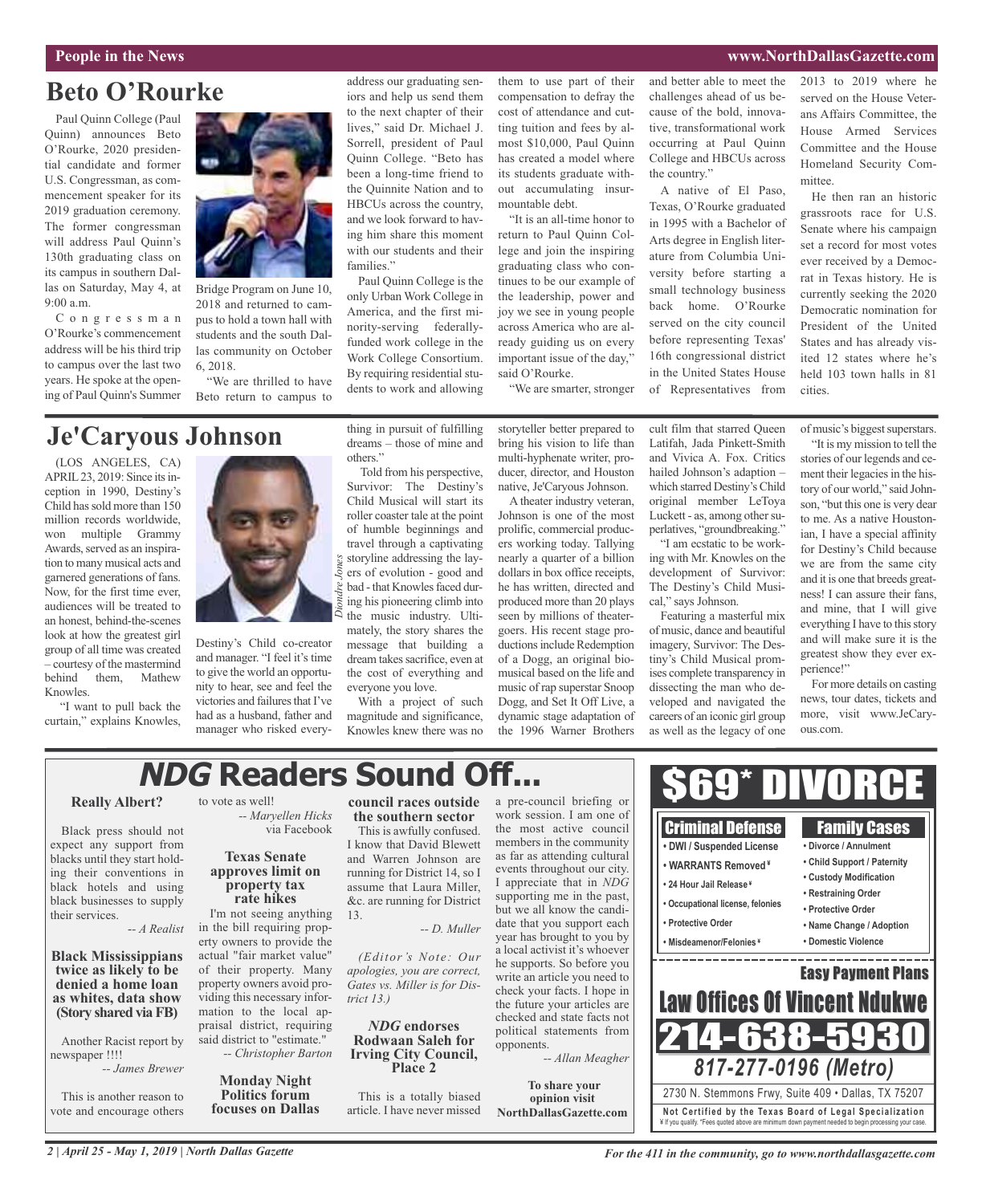### **www.NorthDallasGazette.com Op-Ed**



*"Do what you say you are going to do ... when you say you are going to do it."*

**Publisher's Office:** publisher@northdallasgazette.com

**Sales Department:** marketing@northdallasgazette.com 972-509-9049

**Editorial Department:** editor@northdallasgazette.com

### **Online:**

www.NorthDallasGazette.com www.twitter.com/NDGEditor www.facebook.com/NorthDallasGazette www.pinterest.com/NDallasGazette www.instagram.com/NorthDallasGazette

# STAFF

**Religious/ Marketing Editor** *Shirley Demus Tarpley ("Sister Tarpley")*

*NDG* **Senior Columnist** *Ed Gray*

**Contributing Writers** *Tiffany Gilbert Jackie Hardy Rachel Hawkins Angela Loston Jacquinette Murphy Dwain Price Terri Schlichenmeyer Nicole Scott David Wilfong*

**Chairman Emeritus** *Jim Bochum 1933 – 2009*

**Published By** *Minority Opportunity News, Inc.*

> **Editor** *Ruth Ferguson*

**Community Marketing** *Nadina Davis*

**Account Executive** *Elle Avery*

> **Production** *David Wilfong*





*Gazette is a wholly owned subsidairy of Minority Opportunity News, Inc.*

*in July 1991, by Mr.Jim Bochum and Mr.Thurman R. Jones. North Dallas*

# **NDG endorses Rodwaan Saleh for Irving City Council, Place 2**

### *NDG's* View

Election season is upon us for our local county and city offices. While many believe elections, such as these are not as important as the presidential election, they actually have a stronger impact on the daily lives of residents.

The *North Dallas Gazette (NDG)* has always worked to ensure we bring your quality information on candidates we feel will become an asset to a particular seat or warn if they will become a deterrent. *NDG* believes it is in the best interest of our readers to research and report the facts regarding a candidate's capabilities to bring fair practices to all they will serve upon their election to office.

That is our mission and our goal – fair reporting regarding candidates.

For the upcoming May 4 election, the *North Dallas Gazette* is endorsing Irving City Council, Place 2 candidate Rodwaan M. Saleh. We appreciate his determination to keep all citizens informed with ongoing city matters, which include the everlooming gentrification of lower-income communities, speaks to the growing concern of Irving citizens. Also, *NDG* likes Saleh's

recommendation to explore increasing the number of community centers available to provide a safe recreational environment for the youth. This is vital in getting the youth of Irving off of the street corners while allowing them to have fun, as well as learn and grow. At the same time, Saleh seeks to protect the core values of Irving and the youth,



*"My reason for running is to take Irving forward. As a public servant, I will always work towards public safety and infrastructure. However, I also want to take Irving to the next level in development and innovation. If elected, I will work with the Mayor, City Council, Staff and concerned Citizens to boost South Irving, enhance Valley Ranch, and create opportunities throughout for local jobs. Irving is a thriving city that embraces diversity."*

#### **-- Rodwaan Saleh**

as well as, protect local businesses and homeowners disrupted by unfocused youth.

Saleh, a 10-year resident of Irving, understands the growing pains from the consistent growth the city has experienced in recent years. His objective is to work with staff, colleagues and the business community to develop more international opportunities. This will provide an additional avenue for tax base growth, as well as jobs, thereby assisting those in South Irving seeking better employment.

Married with three children, Saleh is a devout Muslim. In Irving, Muslims represent a growing segment of the community, as their numbers have grown considerably, reportedly between 30,000 – 40,000. The city is the home of The Islamic Center of Irving, one of the largest mosques in

Texas. Therefore, they deserve representation at the city council level, to voice their unique concerns. Recognizing that as with any ethnic minority or faithbased group, they are not a monolithic group, but *NDG* believes Saleh can work with the community and serve as a conduit for their differences and concerns, thereby providing a cohesive voice. *NDG* thinks he has the skill set to help the city develop a plan which most of the elements of their community can support.

Saleh understands the need for better employment and economic opportunities as his career involves being a regional director for a major corporation. NDG endorses him because he is willing to include all of Irving, not just those areas currently enjoying the benefits of a better Irving.

Saleh stands out from his



to provide a response to the survey because while a reply is a critical factor in gaining an endorsement from *NDG*, it is not the only criteria. The 2019 Candidate Surveys provide everyone running for office a chance to share in their own words, responses to the same set of questions. This provides voters an opportunity to reach their own conclusions. As of April 24, Meagher has not responded.

Meagher has not addressed the concerns of South Irving to the satisfaction of some residents, particularly on the topic of gentrification threatening hardworking families of all race, faith, and creed. They merely want assurances they can maintain their piece of the American Dream in a safe, thriving community.

Saleh is *NDG's* choice, and we encourage voters to support him on May 4, Election Day for Irving City Council, Place 2.

**NDG endorsements for Dallas and Irving City Council candidates appearing on the May 4 ballot (For more on endorsement choices of the North Dallas Gazette, see Page 5 in this issue.)**



**Arnold**

For the 411 in the community, go to www.northdallasgazette.com April 25 - May 1, 2019 | North Dallas Gazette | 3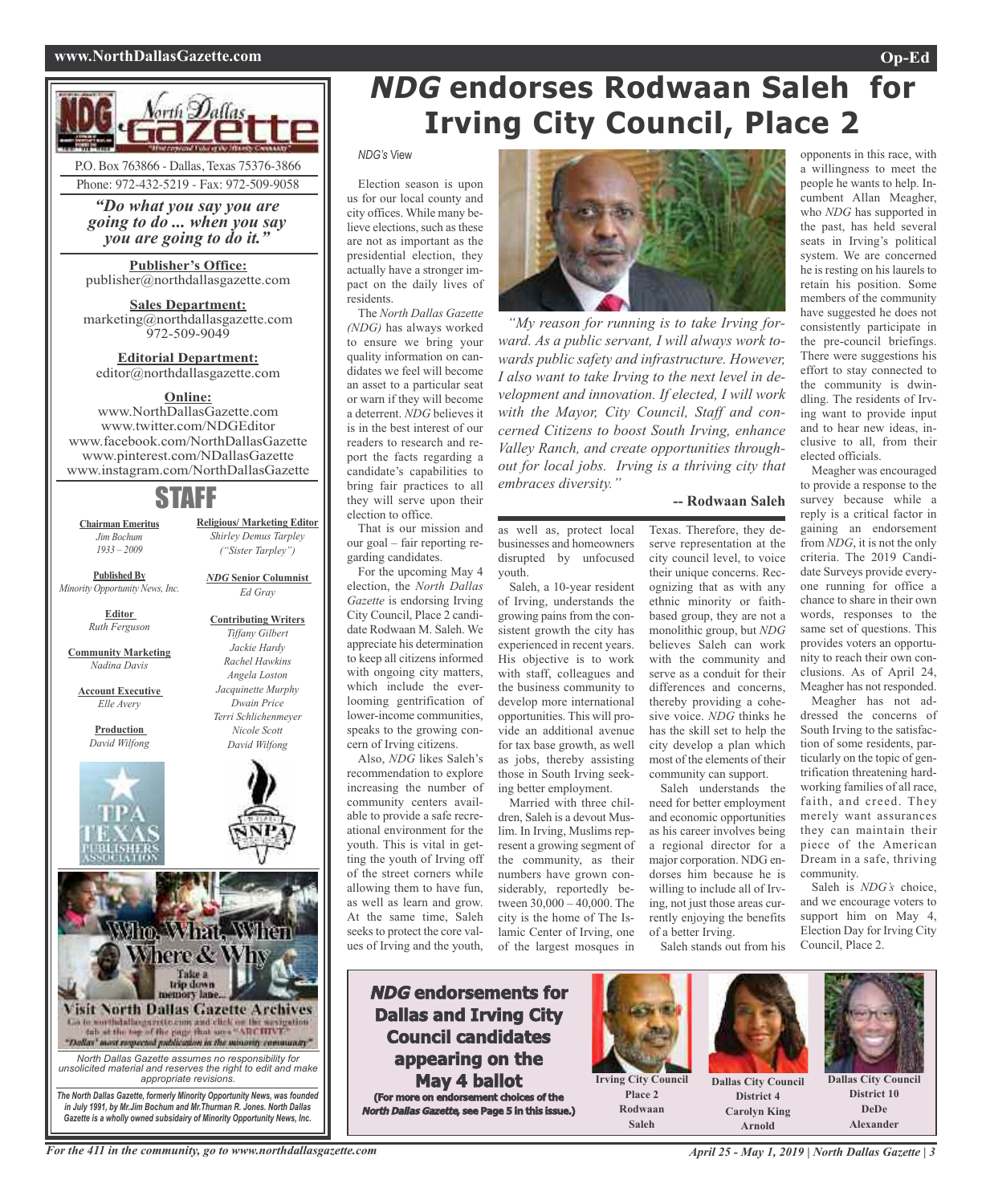

# The terms for Company's destroyed the pressure of the strategy and their<br>In the company of the company of the company of the company of the company of the company of the company of th<br>In the company of the company of the c

*This infographic released by the National Center for Health Statistics explores racial and ethnic disparities in heart disease using data from the Health, United States annual report, including: Heart disease deaths, Reported heart disease prevalence, Heart disease risk factors (diabetes, obesity, hypertension, high cholesterol)*

# **Researchers hope a blood test will encourage more colon cancer screenings**

By Nathan Collins Stanford University

Colorectal cancer is the second leading cause of cancer deaths in the U.S. and a growing problem around the world, but not because it's a particularly difficult cancer to detect and halt. The problem, doctors and researchers believe, is that not enough people are being screened for early signs of the disease, either because they do not know the recommendations or because they are avoiding getting a colonoscopy, which many perceive as an unpleasant procedure.

The current alternatives, said Shan Wang, a professor of materials science and engineering and of electrical engineering, aren't exactly

more pleasant – most of compliance" to colonoscopy those involve gathering and testing stool samples.

But Wang, his graduate student Jared Nesvet and Uri Ladabaum, a professor of medicine, may have at least a possible solution: a blood test to detect colorectal cancer, which in principle would be less expensive, less invasive and more convenient than colonoscopies and other current tests, the researchers said. Wang and Nesvet have already developed a test that works in the controlled environment of a materials science lab, and now, with help from a Stanford ChEM-H seed grant, the trio are working to validate their approach in the real world of clinical medicine. "There's a barrier for

recommendations, Wang said. "The driving force for a blood test is really to improve compliance and detect cancer early.'

#### **Falling short on screening**

Current recommendations suggest that everyone between the ages of 50 and 75 get a colonoscopy, but only around 60 to 65 percent of people do so, according to recent studies.

"We've put a lot of effort into getting people screened and, so far, have fallen short of the goal to match screening rates for breast and cervical cancers," Ladabaum said.

Part of it is the ick factor. Whether a colonoscopy ac-

See BLOOD, Page 8

# **Lawmakers lead bipartisan, bicameral recognition of April as National Minority Health Month**

WASHINGTON - U.S. Senators Ben Cardin (D-Md.) and Tim Scott (R-S.C.), along with Congresswoman Eddie Bernice Johnson (TX-30) and Congressman J. Luis Correa (CA-46), are leading a bipartisan, bicameral coalition introducing a resolution to promote minority health awareness and to bring attention to the discrepancies in health care faced by minority populations including American Indians, Alaska Natives, African Americans, Hispanics, Native Hawaiians, Asian Americans and Pacific Islanders. These groups have historically suffered from high rates of chronic disease and inadequate access to health care. Without programs that specifically address health disparities and increase the numbers of health professionals in underserved areas, these inequities will not change.

"Addressing the inequities in health care access and outcomes must be one of our highest priorities as we explore ways improve our health care system. We cannot accept the status quo in

which African-American children have a 60 percent higher prevalence of asthma than white children, or one where Native Americans and Alaska Natives are more than twice as likely to have diabetes as white individuals," said Senator Cardin. "It is simply unjust that different

racial groups face such starkly different health outcomes."

"When all of America is healthy, we are a stronger nation. Time and time again, we find that minorities historically have higher rates of chronic disease and lower ac-





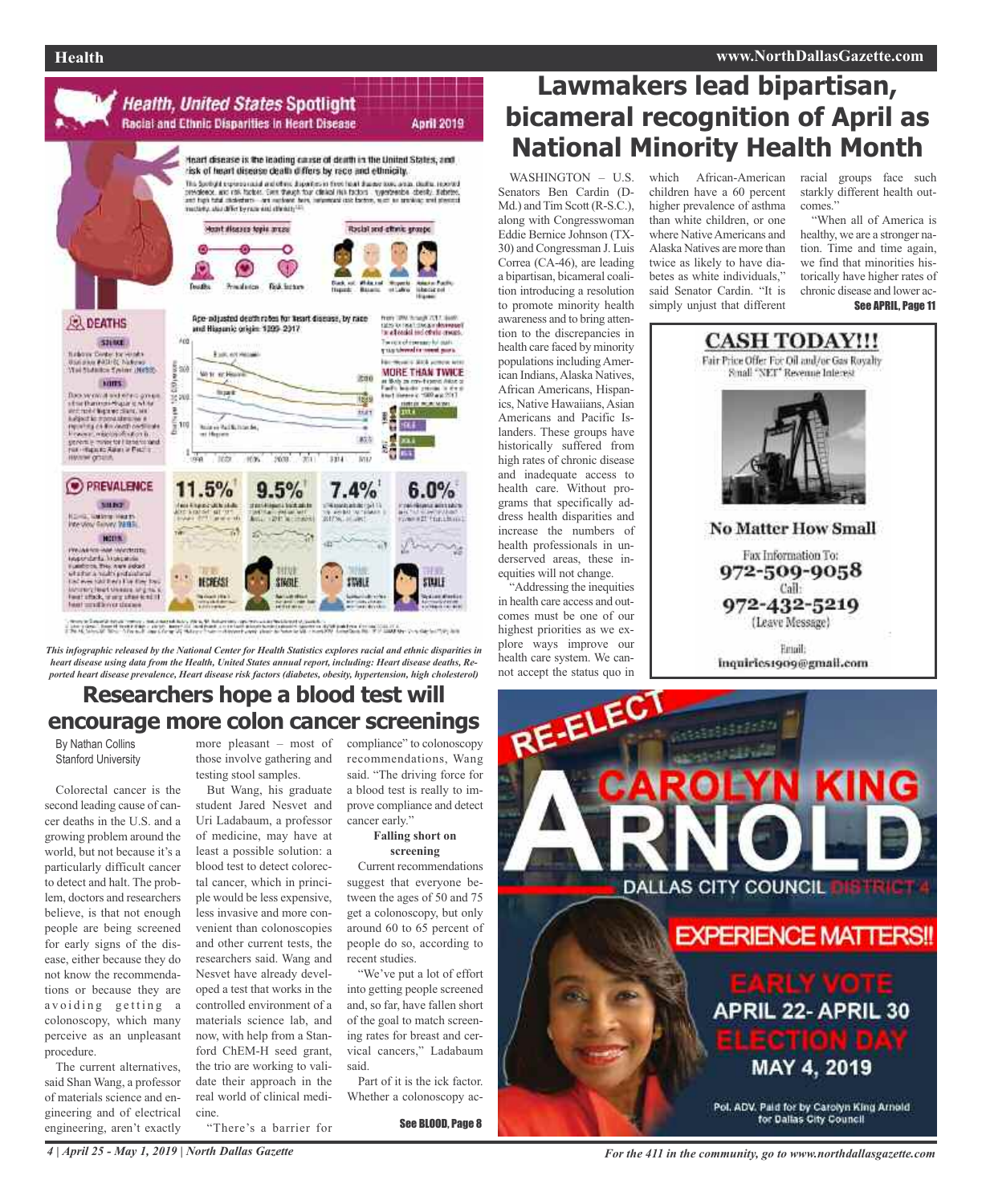### **www.NorthDallasGazette.com**

# **Who we support and why for 2019 Irving and Dallas elections**

The candidates have spoken, and given the number of mayoral and city council forums, the voters have had plenty of opportunities to hear their pitch. Now, it is time for the voters to have the final say. The *North Dallas Gazette (NDG)* recommends the voters consider the following three candidates.

**Carolyn King Arnold (Dallas City Council District 4)** has earned an opportunity to continue the work

she began last December. After prevailing over more than a dozen opponents, Arnold reclaimed the seatshe held before losing to former Mayor Pro Ten Dwaine Carraway. Last fall, *NDG* endorsedArnold because of her experience at a time the district needed stability. Also, *NDG* believes the community deserves an opportunity for her to continue the work she pledged to the voters:

Developing smart eco-

nomics such as better housing and transportation;

Creating workforce and<br>education opportunities opportunities through vocational training; and

Establishing an overall quality of life with safe and clean neighborhoods and quality healthcare.

**DeDe Alexander (Dallas City Council District 1)0** has earned the right to represent the growing progressive movement in Dallas. She

spent countless hours working for other candidates in 2018. She personally held voter registration drives, including at unique places to reach the younger voters where they were. Also, Alexander partnered with RideShare2Vote to help produce the record turnout for the 2018 Midterms.

As a counseling professional, serving individuals in the criminal justice arena, Alexander can provide a dif-

ferent perspective to the mental health challenges which contribute to the city's growing homelessness crisis. Alexander can also work with law enforcement as the community needs to continue to bridge a widening gap. She wants to deliver solutions to the lack of affordable housing facing working families and address the infrastructure needs in the area of transportation.

Alexander has worked

hard to get others to the table, now is her turn to provide a voice for District 10 on the Dallas City Council.

**Political News**

**Rodwaan Saleh (Irving City Council Place 2)** will provide a needed voice for a growing and thriving community in the North Texas suburb. His commitment to focus on protecting the rights of homeowners against encroaching gentrification and alternatives for youth. Read more in our full endorsement

# **Spotlighting the council races in DeSoto and Cedar Hill**

By Angela Loston *NDG* Special Contributor

Working on behalf of working class people is a goal of Candice Quarles, councilmember of DeSoto City Council's Place 6. During her tenure, she successfully advocated for city employees to receive three weeks of paid maternity and paternity leave, ensuring that new parents can stay out longer with their infants without rushing back to work. As a three-year member of the council, she has kept working class people at the center of the policies she has created.

"We have a state legislature that's working against local government every day and not supporting working class people," Quarles said.



*DeSoto)*

"So we need strong people at the local level that are going to represent working class values."

Along with being a voice of the people, Quarles encourages young people to vote through her YouTube channel, Candid with Candice. Her channel features videos on voting and is shared on her Facebook, Instagram and Twitter pages.

Although she is not running for city council this year, Quarles wants local voters—young and old—to participate in the elections.

The *North Dallas Gazette* has spotlighted a few of the candidates running in the DeSoto and Cedar Hill elections for 2019:

### **DeSoto City Council, Place 3**

**Al Moten Jr.** – As part of his campaign, Moten would like to spur economic development in DeSoto by bringing healthy food stores, better restaurants and family-friendly entertainment to local residents. He also wants to tackle homelessness in DeSoto, address homelessness amongst veterans and try to lower the city's tax rate.

**Nicole Raphiel** – Raphiel



is seeking reelection with plans to enhance the city's cultural arts program and tying it with DeSoto's economic growth. She would like to attract and maintain quality businesses that will lower the tax burden on area homeowners. Raphiel will continue to engage with her constituents in Place 3 through her teletownhall conference calls. If reelected, Raphiel would *(Photo: City of DeSoto)*

like expand the local library's outreach and do a needs assessment to address the concerns of local seniors.

#### **DeSoto City Council, Place 4**

**André Byrd Sr.** – As a candidate, Byrd proposes to strengthen the local economy and support policies that will stimulate a diverse population. He also plans on building a strong alliance between the city and the local school district.



*(Photo: Courtesy photo)*

**DeSoto City Council, Place 5**

**Dinah Marks** – For her campaign, Marks is aiming to spur economic development in the city and allocate funds to enhance the local school district. Public safety is a priority for Marks, and she would like to encourage more community involvement.

**DeSoto, Mayoral Race Mayor Curtistene S. McCowan** is running for reelection this year, but she has two contenders for the race, **Councilmember Rachel L. Proctor** and **Byron D. Sanders**. Read more about all three candidates in the April 17 issue of the *North Dallas Gazette*.



*(Photo: City of DeSoto)*



**Cedar Hill City Council, Place 1** *(Photo: City of DeSoto)*

**Shirley Daniels** – For her campaign, Daniels is focusing on protecting residential areas from large commercial developments, increasing diversity in city government and employment, promoting Minority and Women Business Enterprises and supporting city tax exemptions for senior citizens.



*Michael H. Lewis (Photo: Facebook)*

**Michael H. Lewis** – A former commissioner for the Cedar Hill Planning and Zoning Commission, Lewis will promote economic development and heavily invest in infrastructure and public safety. Lewis wants to balance both residential and commercial growth and work to optimize the city's tax rate. His other interests include attracting other businesses and jobs to Cedar Hill, looking at alternatives to better enforce single-family dwelling landlord code compliance and preserving green and open spaces within the city.

#### **Cedar Hill City Council, Place 3**

**Valerie L. Banks** – Banks has dedicated more than 20 years of public serv-

See ELECTIONS, Page 6

# **Dallas receives federal grant to complete floodway projects**

Congresswoman Eddie Bernice Johnson received funding to complete the Dallas Floodway Projects. The key infrastructure project was first authorized by Congress in 1965 and the latest funding will be di-

rected to the Cadillac This final funding will com-Heights Levee.

"As Chairwoman of the House Subcommittee on Water Resources and Environment more than 10 years ago, I made addressing this growing concern a priority.

plete a major undertaking and move us closer to our ultimate goal of achieving maximum protection from flooding in the North Texas region," said Congress This latest funding of \$55

million for the Cadillac Heights Levee was included to extend the Army Corp's current working estimate to \$82.25 million for the project. Designed to increase flood conveyance, the floodway project will also

provide for environmental restoration to enhance ecological value.

The project will also establish protection for downstream areas such as Rochester Park, the Lamar area and Cadillac Heights.

Also, this project reduces recurrent flooding for approximately 12,500 structures, and increases flood protection for the Central Wastewater Treatment Plant.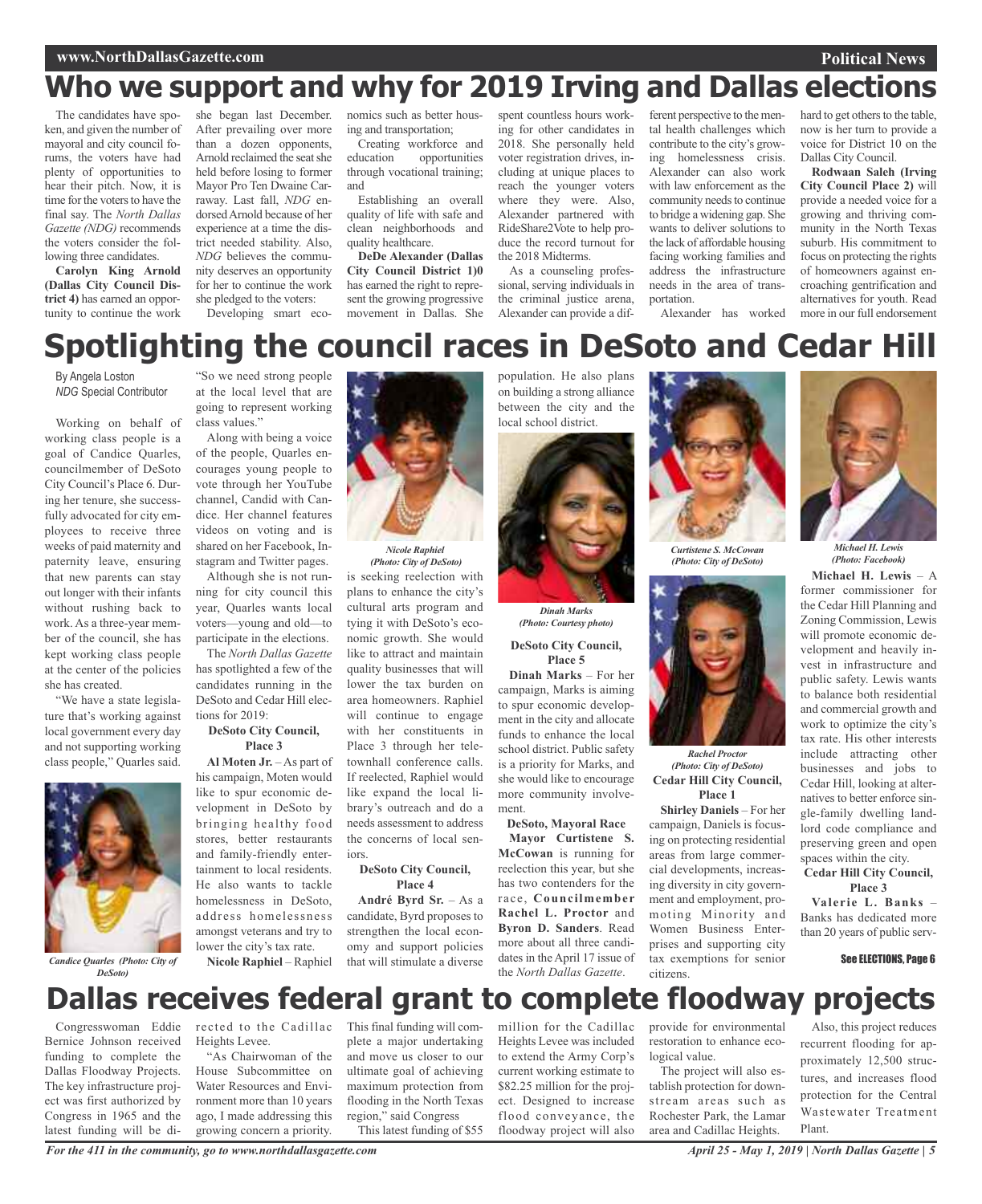# **A Little Motivation Goes a Long Way**



Elementary students in District 6 got an extra boost as they prepared to take the STAAR exam this month. Kimball High School cheerleaders and band members visited 6 feeder pattern elementary schools to motivate students to ace the state test. It's heartwarming to see students encouraging students to excel in education. It's even more special when upperclassmen inspire younger learners to do their

best in the classroom. The Kimball cheer squad and band members are getting it right - reminding us all that we're in this together.

**Better Together**

Nothing sparks the sense of togetherness like partnering with volunteers from our communities to support the goal of educating our students. With April being National Volunteer Recognition Month, it's the perfect time for me to thank the countless volunteers, community members and partners who regularly donate their time, effort and resources to ensure the success of District 6 schools.

The impact they make is greater than words can express and will be most noted as the student's they've supported move on to lead successful careers and productive lives. I strongly encourage community members, leaders and stakeholders to consider volunteering in District 6. To learn how you can help support our schools, visit https://dallasisd.voly.org.

# **Rising Together**

A main objective of my service to the families in District 6, is to partner in the work of making Dallas ISD a more inclusive district. This goal is increasingly becoming a reality as the needs of students with diverse interests, abilities and career paths are being thoughtfully considered. The outworking of this collective effort is on full display through the launching of two career institutes in August 2019. The new program will target highly motivated students who want to enter the construction trades and earn a living wage right out of high school. The institutes are a response to the construction industry and families who have asked schools to increase vocational education options.

I'm especially excited that one of the two new career institutes will be housed in District 6, at Village Fair. It's a perfect location, making this opportunity accessible to families in the southern sector. The school will service the needs of students who will join the workforce immediately after graduating high school, as well as students who may need to work while they attend college or pursue postsecondary education.

Information/recruitment sessions are being held to register interested eighth-

graders. Families can go here to view the dates and locations of the sessions.

#### **An Historic Win**

Kimball High School's Destiny Miles made her mark by becoming the third female state wrestling champ in Dallas ISD history. Miles called winning the state championship a dream come true. Destiny is an example of the stellar student-athletes that rise from the ranks of District 6. I celebrate her athleticism and congratulate her on representing the Dallas ISD with great skill and integrity.

# **Irving ISD Aviation program earns national award**

The School of Aviation Science at Irving High School is among the best career and technical education (CTE) programs in the nation! Last week, the program was named one of eight winners - the only from Texas - in the prestigious Excellence in Action

award, which recognizes the best CTE programs of study across the country.

"The programs of study that we are honoring share a steadfast commitment to the highest expectations for CTE," says Kimberly Green, Executive Director of Advance CTE. "This

dedication to quality and equity ensures each learner has access to opportunities that prepare them for future success in their education and career of their choice. Today's honorees serve as national models of what

See FLIGHT, Page 15

# **ELECTIONS**, continued from Page 5

ice to Cedar Hill. She wants to continue working on behalf of local residents by boosting economic development, working with fellow leaders to improve local schools and enhancing public safety. Banks also will be transparent with residents, look at ways to bring industries to Cedar Hill and reduce the tax burden on area residents.

**Alan E. Sims** – As part of his campaign, Sims is focusing his energy on public safety, building strong neighborhoods by interacting with residents directly, economic development, striving for educational excellence and preserving the green space in Cedar Hill. Formerly the city manager of Cedar Hill, Sims will encourage the city council to have the city manager to meet with the police and fire departments to create a

long-term plan on public safety.



*(Photo: Facebook)*

### **Cedar Hill City Council, Place 5**

**Gregory Glover** – Glover said he will gather residents' feedback on improving the city and encourage the council and the local school district to work together to respond to citizens' concerns about the school district. He would seek partnerships with companies to come and work with the local community. He also would look at ways to ease the congestion on city streets.

### **Cedar Hill, Mayoral Candidates**

**Stephen Mason** – Mayor Pro Tem Mason is ready to become the next mayor of Cedar Hill. If elected, Mason would like to strengthen neighborhoods, continue to improve the city's infrastructure and work with constituents and businesses alike. He wants to enhance public safety and support small businesses and economic growth. First elected to Cedar Hill's city council in 2010, Mason is running against Councilmember Jami McCain in this year's mayoral race.

Elections for both cities are set for May 4 with early elections starting this week.



# **Vote for<br>
Miguel Solis<br>
for Mayor** to expand Pre-K access to all Dallas Children

Vote Saturday May 4th! Early Voting April 22nd - 30th

MiguelForMayor.com | info@miguelformayor.com

Paid for by Miguel Solis Campaign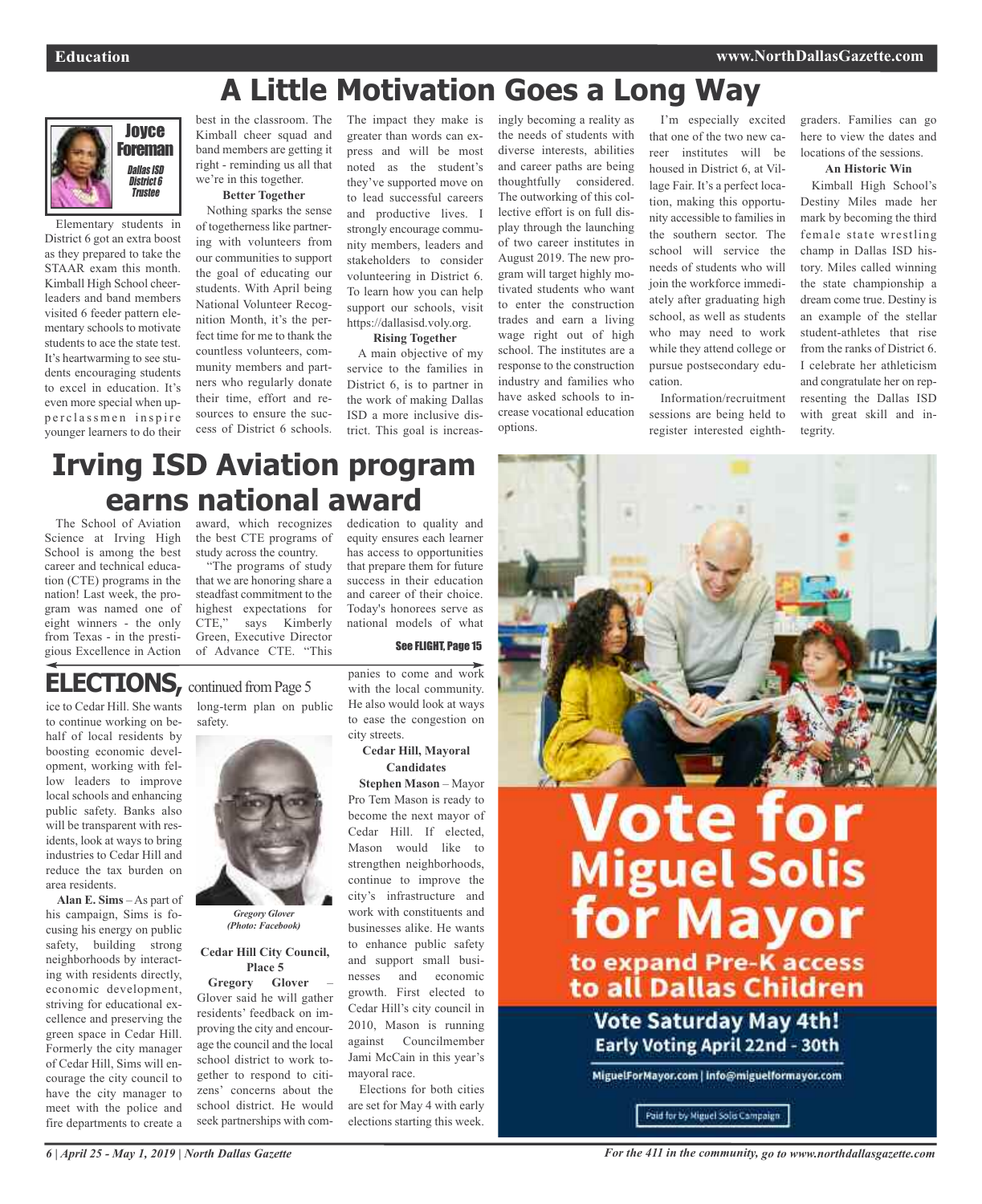



Financial Health Conversations offer free, personalized guidance from a Wells Fargo financial health banker, who can provide tips that may help you grow your savings, manage your debt and improve your credit. So you can take small, manageable steps toward your biggest achievements.



Learn more at wellsfargo.com/foryou

@2019 Wells Fargo Bank, N.A. All rights reserved. Member FDIC.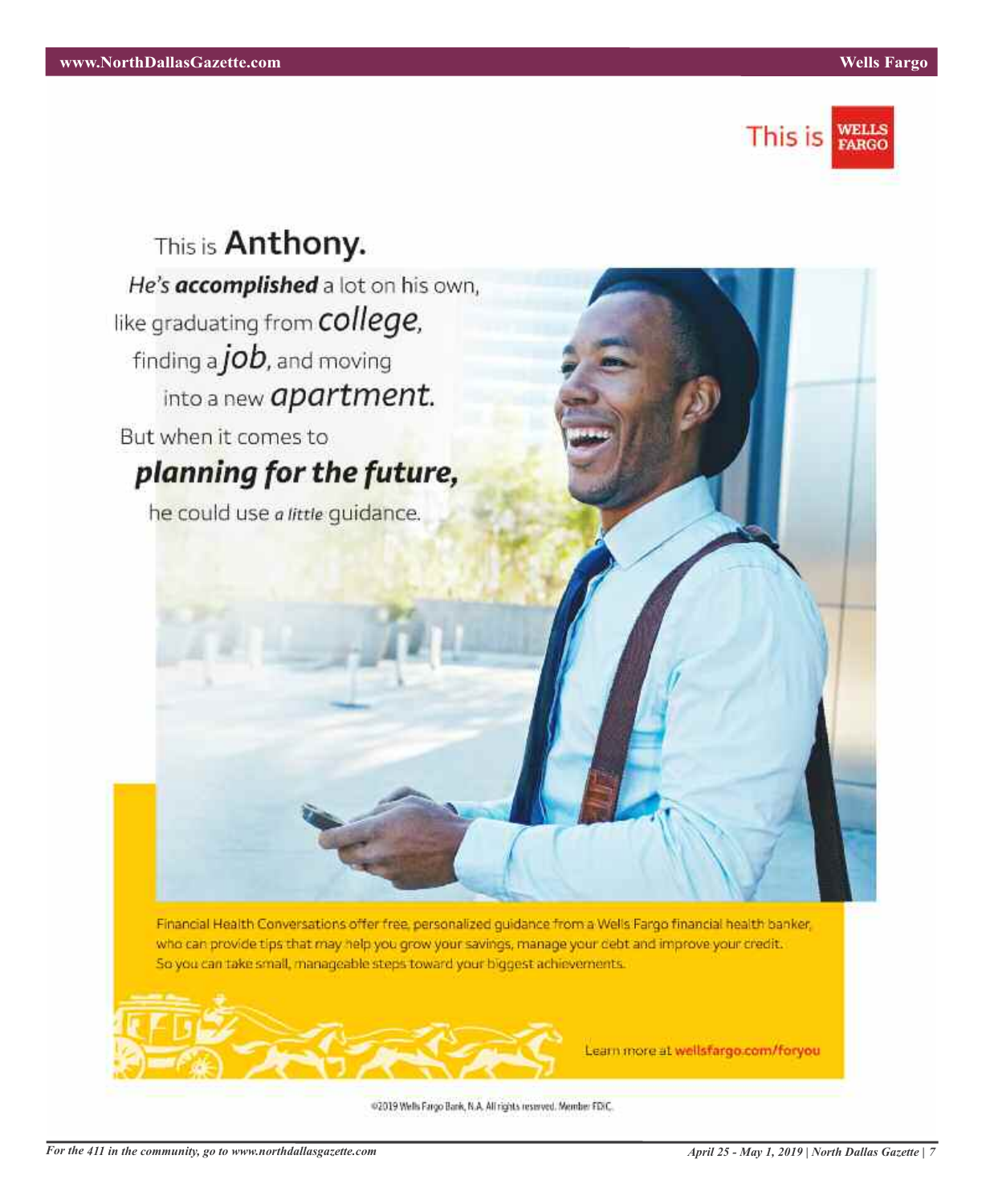# **City Briefs**

### **Dallas**

The annual **EarthX Expo** will take place on April 26, from 10 a.m. to 6 p.m. at Fair Park, in Dallas. Earthx2019 will bring together an international gathering of concerned environmental citizens, educators, businesses, nonprofit organizations, and thought leaders to celebrate global sustainability. The ninth annual Earth Day celebration will include three days of exhibitions, a film festival, music, entertainment, learning experiences, discussions, forums, and conferences making it, once again, the world's largest gathering to positively discuss achievable solutions for environmental change. Tickets are \$5. For



more information visit earthx.org.

The **USA Film Festival** will be held fromApril 26 to April 28, at Angelika Film Center and Cafe, in Dallas. Highlights include salutes to Constance Towers, Udo Kier, Timothy Busfield and Ed Asner, all of whom will be in attendance. Opening night films are Halston, which will be released next

# **BLOOD,** continued from Page <sup>4</sup>

tually is that unpleasant – Ladabaum said that many patients wake up from the procedure saying, "Are we done? Really?" – the perception is there and prevents some people from getting screened. Whatever the rea-

son people avoid the procedure or whether it's just a lack of knowledge, Ladabaum said there's a gap to be filled in detecting early – and more treatable – signs of cancer.

The team thought a blood

year; American Woman, which will be released June 14; and The White Crow, which will be released May 10. Other films include documentaries, narratives, student films, shorts and features.

For tickets and information visit Ticketmaster.com www.ticketmaster.com/usafilm - festivaltickets/artist/1027734

Don't miss the **Best Southwest Everything Teen Expo** on April 27, from 10 a.m. to 3 p.m. at DeSoto Civil Center, in DeSoto. Mega teen event will enrich the lives of teenagers by connecting them with valuable resources, services and pro-

test would be more convenient and appealing, and might increase screening rates.

**From the lab to the clinic** Wang and Nesvet have tested their idea in the lab, and it works well so far, Nesvet said. Now, with help from Ladabaum and the

gramsspecially designed for them. The event is organized largely by teens from the cities of DeSoto, Cedar Hill, Lancaster and Duncanville.

The one-day event will feature workshops, motivational speakers, entertainment, giveaways and more. Admission is free and teens may register online. To register visit www.ci.desoto.tx.us/1710/2 019-Everything-Teen-Expo

#### **Fort Worth**

The **5th annual Hops and Props** will take place on April  $27$ , from 9 a.m. to 5 p.m. at the Forth Worth Aviation Museum, in Forth Worth. The Fort Worth Aviation Museum presents the fifth annual Hops and Props,

ChEM-H grant, they'll start testing it on blood samples from real patients. Among the questions they'll address are practical ones about how to identify the right people to study, when to draw blood or how to handle the samples.

"That's where we as clin-

a family friendly celebration that salutes veterans and showcases military warbirds and local craft beer. Enjoy live music, living history reenactors, vendors, food, craft beer tastings from 15 local brewers and more. Additionally, the Fort Worth Aviation Museum celebrates its 21st Anniversary this year. Festival admission is \$7 for adults, \$2 for children 6-16, \$15 for families. Beer tasting is \$25 in advance, \$39 at the gate. Festival opens at 9 a.m., beer tasting starts at noon. Parking is \$6. For information visit exit.com

### **Grand Prairie**

E x p e ri e n c e **G r a n d Prairie Main Street Fest** from April 26 to April 28, at

ical researchers can help," Ladabaum said.

Wang cautions that a new screen for colon cancer is still a ways off, and that it could involve hundreds, if not thousands, of blood samples before they can be confident their blood test really works. "I expect this

200 W. Main Street, in Grand Prairie.

The 8th annual Main Street Fest celebrates the fun, festive, family atmosphere of Grand Prairie with three nights of live music, novelty shows, carnival rides, arts & crafts, a business expo, food and beer gardens, farmers market, Earth Day KidZone and more. Music headliners include the Casey Donahew Band (Friday 10 p.m.), Tyler Farr (Saturday 10 p.m.) and Grupo Siggno (Sunday at 6:30 p.m.) Also performing are Jason Boland & the Straggler, Kody West and the Tejas Brothers. Admission to Main Street Fest is free. There is a fee for some activities.

will be a five- to 10-year study to bring this technology to fruition," Wang said.

But if it does work, it could be a significant advance. The test is in principle less expensive and less invasive, "so hopefully more people will get it," Nesvet said.

As an education CEO, Lynn McBee helps young women get to college.<br>As mayor, she'll be a role model for young women across Dallas.

When we empower young women, we strengthen families, we build communities and we re-define our future. I'll be the mayor who opens doors and unlocks new opportunities for young women, and for all of Dallas. That's how we strengthen our future.



FOLTICALAD FAID FOR BY LYNX MCSEE CAMPAIGN, P.O. BOX 191733, DAILA

Early voting begins Monday, April 22.



*For the 411 in the community, go to www.northdallasgazette.com*

# **www.NorthDallasGazette.com**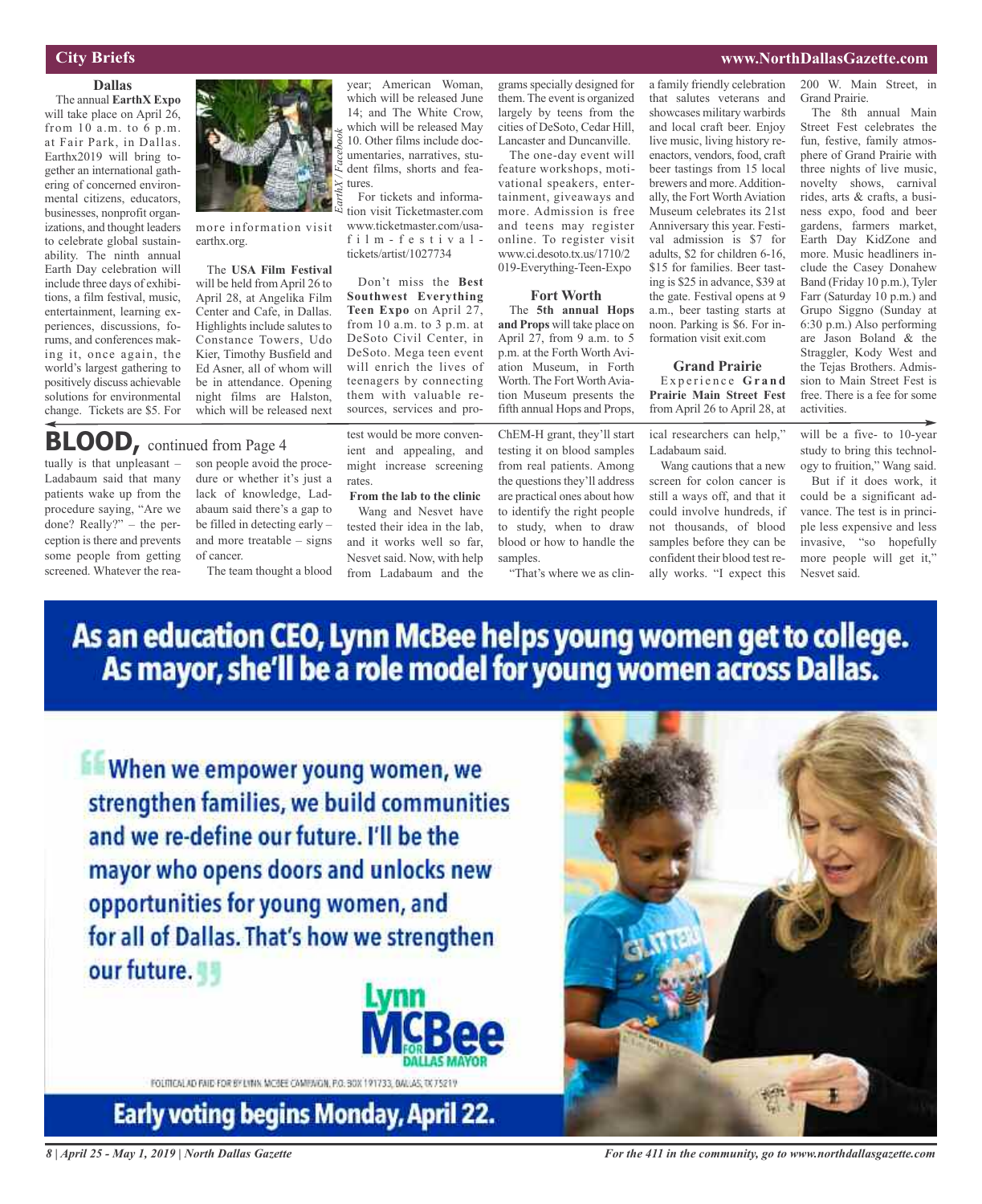# **www.NorthDallasGazette.com Entertainment**

# **End of summer TLC concert slated at Toyota Music Factory**

Music icons TLC and special guests to be announced have announced they will be hitting the road together for an epic tour across North America. The Billboard chart-topping hitmakerswill join forces to bring a show like no other to outdoor amphitheater stages all summer long. Fans can expect an incredible, nonstop party with each artist delivering hit after hit all night long.

Produced by Live Nation,



the 21-city outing will kick off July 23 in Tuscaloosa, AL at TuscaloosaAmphitheater and make stops in Atlanta, Toronto, Detroit, and Irving at the Toyota Music Factory on Aug. 25 before wrapping up the tour on Aug. 31 in Irvine, CA.

One of the greatest legacies in music history can be summed up by just three letters—TLC.

Those characters merely hint at the talent of Tionne "T-

Boz" Watkins, Rozonda "Chilli" Thomas, and the late Lisa "Left Eye" Lopes, but they immediately evoke an unparalleled journey nonetheless. That journey encompasses immortal anthems such as "Waterfalls," "Creep," "No Scrubs," and "Unpretty," to name a few, as well as sales of 70million records worldwide, four GRAMMY Awards, two RIAA diamond-certified albums among a total of four multiplatinum albums, ten

by taco expect and food writer, Jose Ralat, Taco Libre stands apart from other local

Top 10 singles, and four Number 1 singles. Meanwhile, the VH1 original film CrazySexyCool: The TLC Story chronicled their rise and broke records as the highestrated television film premiere of 2013 and the highest-rated original premiere on the network between consistent touring.

Tickets go on sale to the general public beginning Friday, April 26 at 10 a.m. at LiveNation.com.



# **Fifth annual Taco Libre Fest slated for this Saturday**

Dallas' favorite taco festival returns for its fifth year, April 27 at The Shed at Dallas Farmers Market. With its highly curated selection of taquerias personally selected fests.

Taco Libre is excited to bring back past favorites, such as Azucar, Café Momentum, Casa Komali, Chile Pepper Grill, El Come Taco, El Padrino, Halal Mother Truckers, Holy Frijole, Ki'Mexico, La Botana Taco at least one to the court of the courtesy countries of the courtes of the courtes of the courtesy witer, Jose Ralat, Taco Libre Truckers, Holy Frijole, dalena's, Rise Above Elotes All taquerias will be stands apart from ot

Bar, La Norteña Tortilleria, Resident Taqueria, Revolver Taco Lounge, Taco Heads, Tacodeli, Trompo, and Urban Taco. First-time participants includeCuates Kitchen,José, Frezko Taco Spot, Magdalena's, Rise Above Elotes Cart, Tacos and Art, and

Rusty Taco.

This years' event will also feature its strongest vegan and vegetarian offerings ever, asthe fest welcomes El Palote Panaderia, Nuno's Tacos & Vegmex Grill and Soulgood. All taquerias will be serving



*NDG Entertainment Ticket Giveaway!!! Visit us on Facebook to win tickets to the the hottest events in Dallas/Fort Worth!!!!*

*Do you have an upcoming event? Contact NDG Entertainment at marketing@northdallasgazette.com*

**Ticket Giveaway**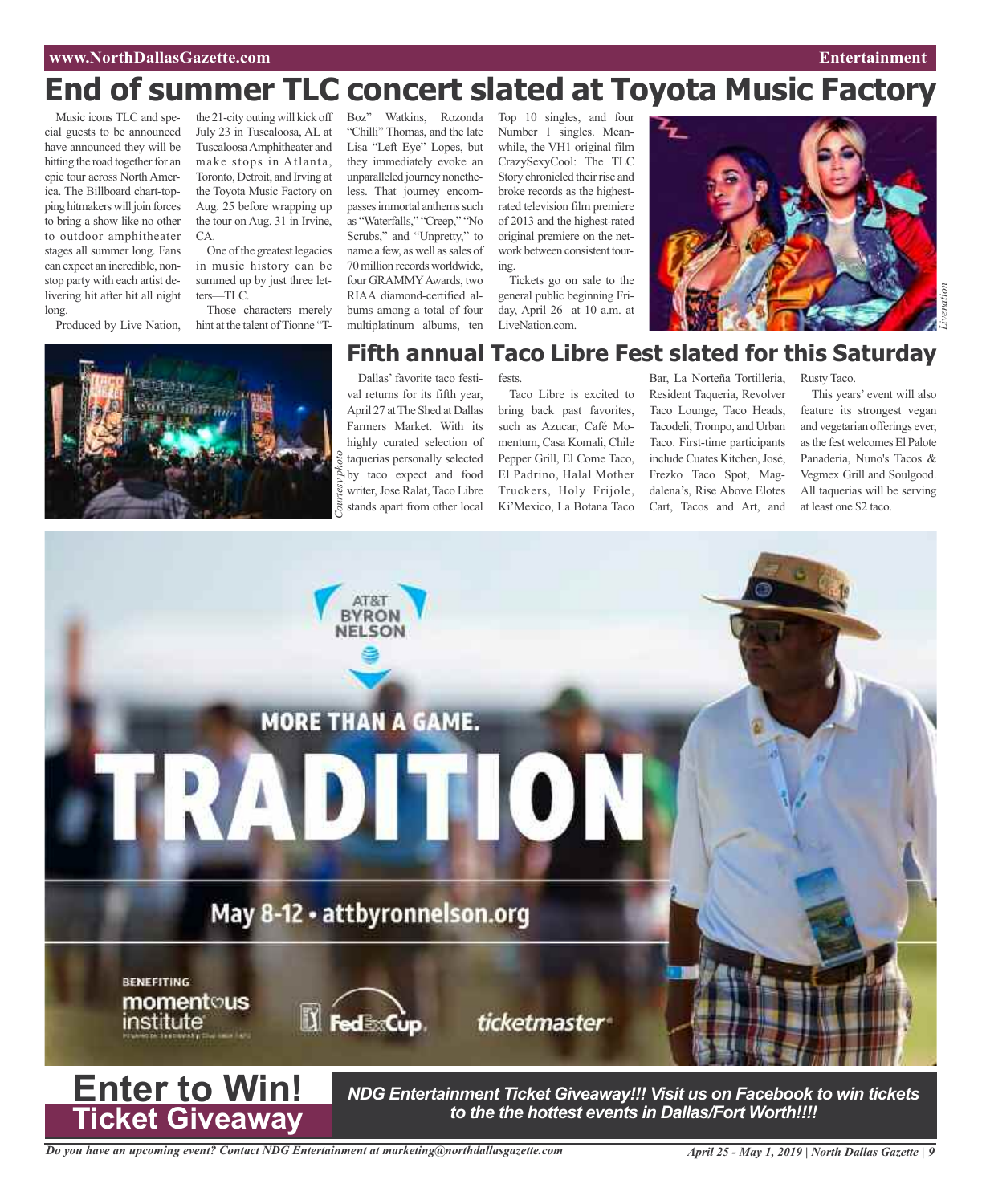# **Five extra things to enjoy at the AT&T Byron Nelson tournament**

Just because it is a golf tournament does not mean it is all about golf.

The AT&T Bryon Nelson returns for the second year to their new home in Southern Dallas at the lovely Trinity Forest Golf club. Over the last 51 years the PGATOUR event, hosted by the Salesman Club of Dallas, has raised more than \$160 million. These funds support the work of the nonprofit Momentous Institute, which serves more than 5,500 children and family members annually.

These are a few highlights of what guests can look for at the 2019 AT&T Bryon Nelson (and yes we added a bonus fun fact):

On-Course Patio Bars:



*The Katy Trail Ice House Pavilionis located in the middle of all the action during the iconic golf tournament, and is only one of the many perks for attendees. (Photo: AT&T Byron Nelson)*

The AT&T Byron Nelson is partnering with Katy Trail Ice House to offer spectators a brand-new pavilion experience. The Katy Trail Ice House Pavilion (all ages) will be located in the middle of the action at the corner of 4 green and 5 tee and remain complimentary with all tick-

ets. The open-air, beer garden-style venue will include outdoor patio games, Katy Trail Ice House menu favorites, and areas to watch golf, emulating one of Dallas' favorite hot spots with nearly 20 trees from Fannin Tree Farm shading the patio deck. Fans can also enjoy

complimentary access to the Grey Goose 19th Hole (21 and over) located at 13 green, 14 tee.

Forest to Fairway 5K: This year they are hosting their inaugural Forest to Fairway 5K presented by Baylor Scott & White Emergency Hospitals on April 27 at Trinity Forest Golf Club. This 5K provides runners the unique experience of running through Dallas' Great Trinity Forest (the largest urban forest in the U.S.), as well as the tournament's home course, Trinity Forest Golf Course - combining the elements of a traditional 5K with the elements of an easy trail run. Full registration details here.

Complimentary Admis-

sion for Tournament Preview Day: The Hilton Anatole Pro-Am is played Wednesday, May 8, and is complimentary for all spectators.

Complimentary Shuttles: In addition to the complimentary shuttles provided to general public parking at the State Fair of Texas, complimentary shuttles will also be provided from the main entrance to the Happiest Hour and the Katy Trail Ice House in Uptown at the end of each day. Happiest Hour is the official after party of theAT&T Byron Nelson.

KidsZone presented by Momentous Institute: Families can take a break inside the air-conditioned family favorite, KidsZone, presented by Momentous Insti-

tute while enjoying free games and crafts. Activities will include putt-putt, and one of Momentous Institute's favorite tools in teaching children their brain is important, and that they have control over their brain – the "Brain hat". Momentous Institute School students will caddy for the pros Wednesday morning as well as marshal on Saturday from 1-3.

Bush Institute's Warrior Open Presented by AT&T: The Bush Institute's Warrior Open at the AT&T Byron Nelson will be held May 5- 6, 2019. The Bush Institute's Warrior Open began in 2011 for United States military personnel seriously wounded or injured since September 11, 2001.

# **NDG Entertainment Guide: Go for a run, enjoy pancakes, and party with Snoop Dogg**

By Tiffany Gilbert *NDG* Entertainment

The **Healthy Kids Day Color Run** - Oak Cliff YMCA will take place on April 27, at 10 a.m. at Oak Cliff YMCA, in Oak Cliff. Register now for the 2nd annual Kids Color Run! In conjunction with our annual Healthy Kids Day we will host a Color Run to help promote an active lifestyle for kids of all ages. The festivities will begin promptly at 10am at the Oak Cliff YMCA outdoor basketball court with the race starting at 10:15. The event is free to the public. You will need to bring an extra shirt as you will get dirty. We will also be highlighting our Y programs and our vendors will be performing health screenings. To register visit Eventbrite.com.

Enjoy the **Dallas Pancakes & Booze Art Show** on April 27, starting at 8 p.m. at 2513 Deep Ellum, in Dallas. As the nation's premier pop-up art show, The Pancakes & Booze Art Show provides art lovers an opportunity to explore more than 500 pieces of artwork created by some 100+ artists local to Dallas's unparalleled art scene. Alongside an immensely wide variety of pop art, fine art, and

photography; show goers can sip on some of the dankest craft beer or signature cocktails while consuming free pancakes over and over again. To learn more visit Eventbrite.com.

Don't miss **Al Green** perform live on April 26, starting at 8 p.m. at the Pavilion at Toyota Music Factory, in Irving. Ages 2 and up will require a ticket. Seating is subject to change due to production. To purchase tickets visit Livenation.com.

Experience the **Snoop Dogg's 25th Anniversary Tour** on April 28, starting at 7 p.m. at the Pavilion at Toyota Music Factory, in Irving. Snoop Dogg, Warden G , G Funk Supreme, and Tha Dogg Pound will be performing live during the tour. To purchase tickets visit Livenation.com.

Presented by Ace Metaphor Productions the **I Love Me: The Self Love Summit** will take place on April 28, at 4 p.m. at Dallas Marriott City Center, in Dallas. This event features a panel of the biggest influencers in love, life and relationships – Ace Metaphor, Derrick Jaxn, Stephan Speaks. The Self Love Summit is an amazing op-



portunity to interact with and glean advice from social media's preeminent re-

lationship gurus. This is a summit for men, women and couples alike. This is the opportunity that could  $\frac{1}{6}$  change your love trajectory! Must be 18 and older to attend. To purchase tickets visit Eventbrite.com.

The **Watercolor Workshop: Mother's Day Tea** will take place on May 5, from 1:30 p.m. to 4 p.m. at North Haven Gardens, in Dallas. In a month that has a day celebrating nurturing, we will find artistic inspiration in the plants and seeds that get tucked into our gardens. The colorful flats of annuals and packets of seeds are the springboard

for this garden still life in watercolor. The class will have guidance in color selection, paint application and the fun of painting the plants and tools. Students can jump right into painting with the provided predrawn layout. For more information and tickets visit Eventbrite.com.



*Do you have an upcoming event? Contact NDG Entertainment at marketing@northdallasgazette.com*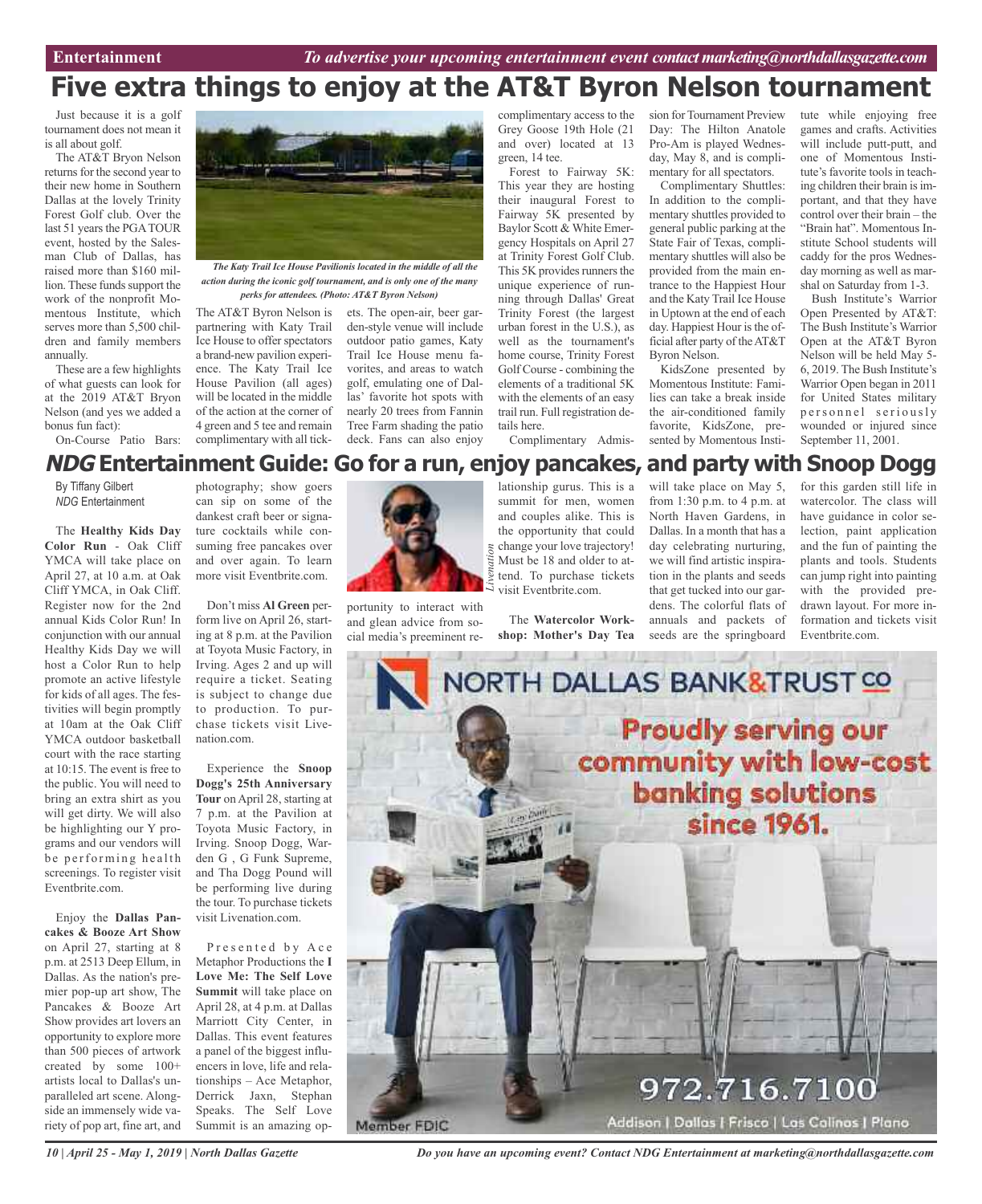# **COUNCIL,** continued from Page <sup>1</sup>

one living in a district can lenging incumbent Adam run for office.

Current African-American Councilmembers Casey Thomas and Carolyn King Arnold now occupy seats which were held by White representatives on the 1991 council. Districts 5 and 6, which were won by African-American candidates in 1991, are currently held by White and Latino councilmembers. The only two seats which were held by African-Americans in both 1991 and the current council are Districts 7 and 8. Both councils contained four African-American representatives, but they did not come from the same districts.

Also, in District 5, current Councilmember Rickey D. Callahan is not seeking reelection. That seat will return to minority representation as Latinos Jaime Resendez, and Ruth Torres join African-American Yolanda Williams on the ballot. Also of note is the race in North Dallas' District 10, where African-American candidate DeDe Alexander is chal-

McGough along with Sirrano Baldeo. Alexander cited the congressional success of U.S. Rep. Colin Allred in what was perceived as a White district as part of her inspiration to run.

In the end,African-Americans could end up with more, or slightly fewer representatives at the horseshoe, depending on how these races play out. Latinos also stand to gain seats at the council, but there is undoubtedly solid grounds for that to happen as well. Latinos are growing as a percentage of the population, period. According to the Texas Tribune, Hispanics are set to become the largest population group in Texas by 2022. If the government is to represent the population, it can only be expected that Latinos in government will follow the population trend.

It is also worth remembering the shared paths Latinos and Blacks have walked together. Both were relegated to lower-class status for many years after the official

end of slavery, but the example need not go that far back.

The effort to move Dallas to a 14-1 model was not an African-American effort alone. The 1991 election also brought Domingo Garcia (now president of the League of United Latin American Citizens or LULAC) and Chris Luna onto the council. Hispanics were heavily involved in the effort to bring the 14-1 council system to the city, joining African-American advocates every step of the way. In a 2010 Op-Ed, Garcia recalled the leaders of the protest movement celebrating together at a Mexican Restaurant in Oak Cliff when the decision to change the election model was announced.

Garcia's seat is now held by White councilmember Scott Griggs (though that district's lines have changed since then), who is among the slate of candidates currently running for mayor. There could be a White or Latino successor to that District depending on the election outcome. Luna's seat is now held by Latino Deputy

Mayor Pro Tem Adam Medrano, who faces both White and Black challengers in the upcoming election.

There is another aspect which will continue to affect the racial makeup of city leadership over time. Neighborhoods are becoming more racially diverse. YoungerAfrican-Americans and Hispanics are becoming more likely to move into areas previously viewed as White. This trend was noticed as far back as the 90s.

"The number of households, both White and Black, living in integrated communities grew markedly between 1970 and 1980 and even faster between 1980 and 1990," noted Ingrid Gould Ellen in a piece written for the Brookings Institute in 1997. "Most strikingly, the share of white residents living in overwhelmingly white census tracts those in which blacks represent less than 1 percent of the total population — fell from 63 percent in 1970 to 36 percent in 1990."

Writing for the Harvard Joint Center for Housing Studies, authors Shannon Rieger and Jonathan Spader discovered this trend accelerated nationally for the period of 2000 through 2015, but caution part of it may be the temporary result of gentrification.

"While some of these neighborhoods may become stably integrated areas, it is not yet clear how many of

azz

 $\overline{\text{MUSE}}$ 

Satin Dolls CONCERT **featuring** 

the newly integrated neighborhoods will become stably integrated and how many will eventually become nonintegrated areas," the authors noted. The 14-1 council design

was heralded by both Blacks and Hispanics as being an improvement, and a stepping stone for getting more minority voices into government. But it has never provided a "safe seat." Today there are four African-Americans and two Latinos on the council just as there was in the first 14-1 election of 1991, but their seats have shifted over time; and if the composition of candidates in the upcoming election is any indication, seats will continue to shift in the future.

MAHOGANY

ROBINSON

**APRIL,** continued from Page <sup>4</sup>

cess to quality care," said Senator Scott. "As we continue with conversations regarding our healthcare system, it's imperative that we advocate for legislation that not only lowers costs but increases access for all people."

"As we work to improve health care across the country, we cannot ignore the specific needs communities of color have. It is vital for us to understand that minority communities oftentimes feel the brunt of both communicable and non-communicable diseases because of insufficient access to health care. This can have disastrous consequences on our collective public health," said Congresswoman Johnson. "By acknowledging these significant disparities, we can counteract the negative trends that adversely affect health care among minorities and ensure adequate resources are available for all."

Rep. Lou Correa stated, "Many communities across the nation are facing inequities in health care, which is why it is imperative that

we address the disparities<br>different socioeconomic socioeconomic groups face within our health care system. This resolution will help us close the gap and get better care back to our communities."

# Policy of Non-Discrimination **Future Leaders Academy, Incorporated**

Future Leaders Academy, Incorporated, Mesquite, Texas shall recruit and admit individuals of any race, color or ethnic origin to all rights, privileges, programs and activities. The Corporation shall not discriminate on the basis of race, color, national or ethnic origin to the administration of the educational policies, programs, and other administered programs such as individual and family services and community programs.

The Corporation shall not discriminate on the basis of race, color, national or ethnic origin in the employment of its personnel.

('herish' Ebinson and Mahegany **FRIDAY & SATURDAY** MAY 17-18, 2019 9:00 PM

\$10 PLUS APPLICABLE FEES **HOSTED BY BARBARA STEELE & ALBERTUS LEWIS** 

THE BLACK ACADEMY OF ARTS AND LETTERS **MUSE CAFE THEATRE** 1309 CANTON STREET - DALLAS, TX 75201 FOR TICKETS CALL, TBAAL BOX OFFICE 214-743-2400 **OR TICKETMASTER (800) 745-3000** 



inia a shekara Amari

**D**ALLAS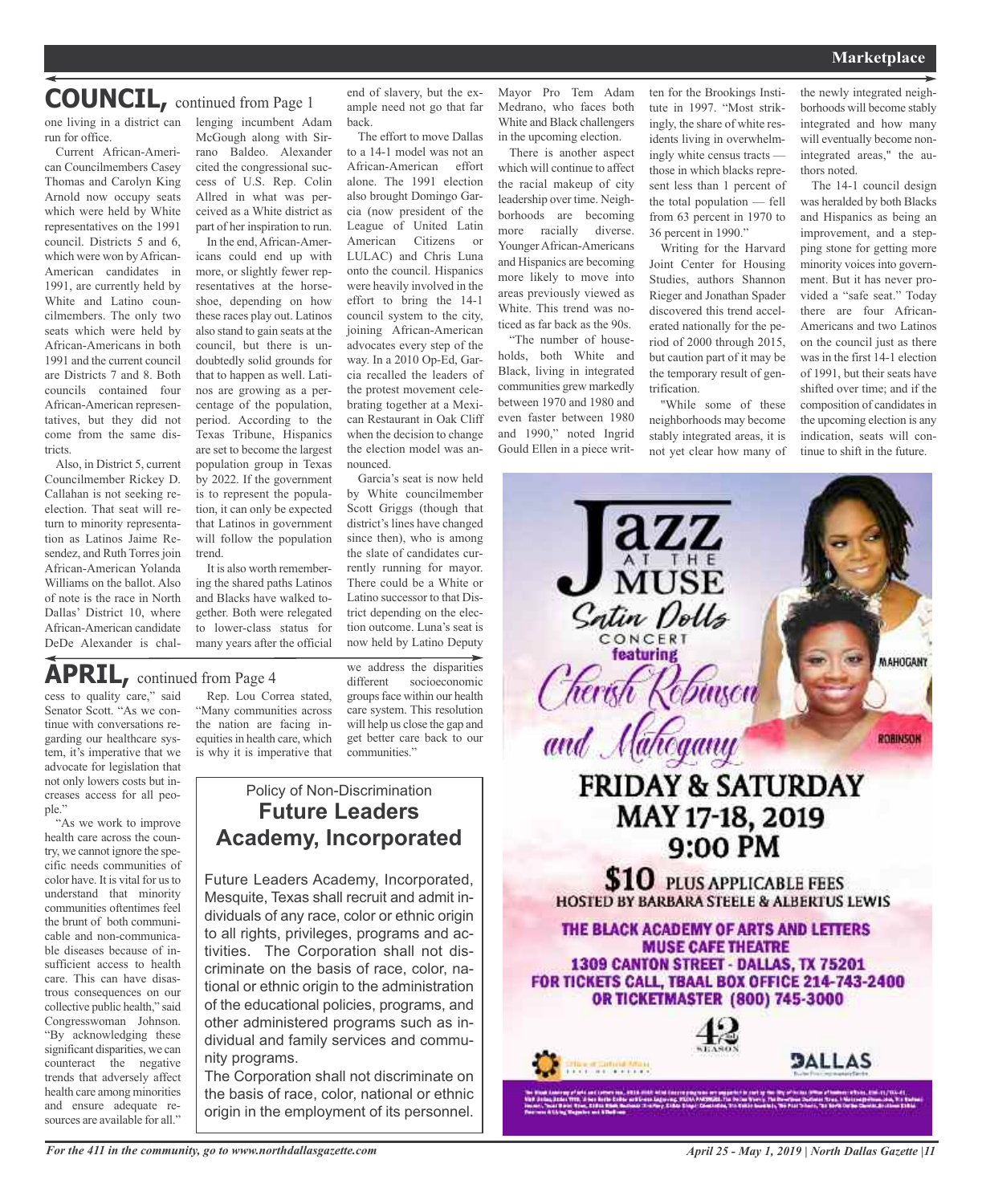# **Upcoming DFW area job fairs**

# **May 1 Multi-Profession Diversity Job Fair of Dallas**

The Multi-Profession Diversity Job Fair of Dallas will be held on May 1, from 10 a.m. to 1 p.m. at Embassy Suites by Hilton – Dallas DFW Airport South, in Irving. Be sure to preregister, dress professionally, bring plenty of resumes, and keep an open mind.

They will be looking for positions in the following areas: sales, customer service, call center, management, general business, marketing, retail, administrative, insurance, banking, engineering, accounting, finance, education, law enforcement, government, military, hospitality, human resources, technicians, telemarketing, healthcare, it, and more. To RSVP visit Eventbrite.com. For questions contact 815.308.5426.

### **May 1 5th Annual Health Care Hiring Event**

The 5th Annual Health Care Hiring Event will be held on May 1, at 10 a.m. at Irving Convention Center at Las Colinas, in Irving. Be sure to bring plenty of resumes and dress professionally. RSVP now and get connected. Multiple employers will be available to meet you and conduct onsite interviews. Attendance and Parking are free. You can register at Eventbrite.com or Workin-Texas.com.

### **May 2 Dallas Veterans Job Fair**

The Dallas Veterans Job Fair will be held on May 2, from 11 a.m. to 3 p.m. at AT&T Stadium, in Arlington. Be sure to pre-register, dress professionally, bring plenty of resumes, and keep an open mind. To register visit success.recruitmilitary.com/events/dallas-veterans-job-fair-may-2-2019.



#### **May 15 Nationwide Management Hiring Event Dallas**

The Nationwide Management Hiring Event Dallas will be held on May 15, from 10 a.m. to 7 p.m. at Family Dollar, 8152 Spring Valley Rd, in Dallas. Be part of a fun, upbeat team with a oneof-a-kind retailer as one of our Store Managers. Our Store Managers and Assistant Store Managers are the face of the company and are responsible for making sure that stores meet the expectations of our customers as a fully stocked, fast, fun, friendly and clean place to shop. You'll inspire and motivate your Store team to ensure engagement, support growth and drive productivity as you closely monitor

sales, staffing and inventory to meet your Store's goals. This ensures that your customers leave with pleasant smiles and promise to return again and again.

**May 30**

# **Paid Internship opportunity for writers, college students in the Dallas Area**

The *North Dallas Gazette* has an internship

position available. The goal is to provide students and aspiring writers an opportunity to gain published clips, experience and professional feedback. The position is for up



**Technology, Security Clearance and Cyber Security Career Fair** The Technology, Security Clearance and Cyber Security Career Fair will be held on May 30, from 11 a.m. to 3 p.m. at Plano Centre, in

to 20 hours a week at \$8.00 per hour. Applicants must have reliable transportation.

**Send resume and writing samples to: businessoffice@northdallasgazette.com**

# NDG seeks Intern Video Producer

The North Dallas Gazette is a community-driven newspaper with a digital presence socking a new form and to assist with the growth of out moda company through quality video production."

The Producer will be responsible for recording, editing and preparing final draft of our video content in our<br>in-house stadio. The producer will record and broadvia Facultiesk worldy shows. Afterwards name Final Pro Cor and other related tools, the footage will<br>be finalized and uploaded to our YouTube channel.

The radii carifichie will have the following skills:

· Experience young video and and/o production and post production industgues and software for live<br>streaming and final YouTube videos.

- **Experience using digital content settware**
- Basic graphic design experience
- Create circlent hased upon agreed criteria
- · Understand how to use various social media platforces for live video events.
- Good time and project management shifts · Attention to detail as it relates to spelling and
- · Provide regular states updates to stakeholders and minagemen

The work will be completed at our studio located at Regal Row & Stemmons with a series in S12-15<br>schedule of up to 15 hours a week. Pay rate is \$12-15

per hoor. Resumes must be sent to ngarcia@northdallasgazette.com





Plano. Technology, Security Clearance and Cyber Security Career Fair invited All technology professionals.

Whether attendees are actively job seeker or simply curious about opportunities available in the current job market climate, there is no better way to meet recruiters and hiring managers actively looking to fill immediate Technology and Engineering openings. To learn more visit www.10times.com/targetedjob-fair-dallas.



Tel: (972) 289-0723 Fax (972) 216-5637 www.tiseopaving.com

Performing Concrete Street Paving in the Metroplex Area We Accept Subcontracting Bids For All Public Works Projects in the Dallas Area. We Are Accepting Applications for Concrete Mixer Drivers and Heavy Equipment Mechanics

**Equal Opportunity Employer** 

*12 | April 25 - May 1, 2019 | North Dallas Gazette*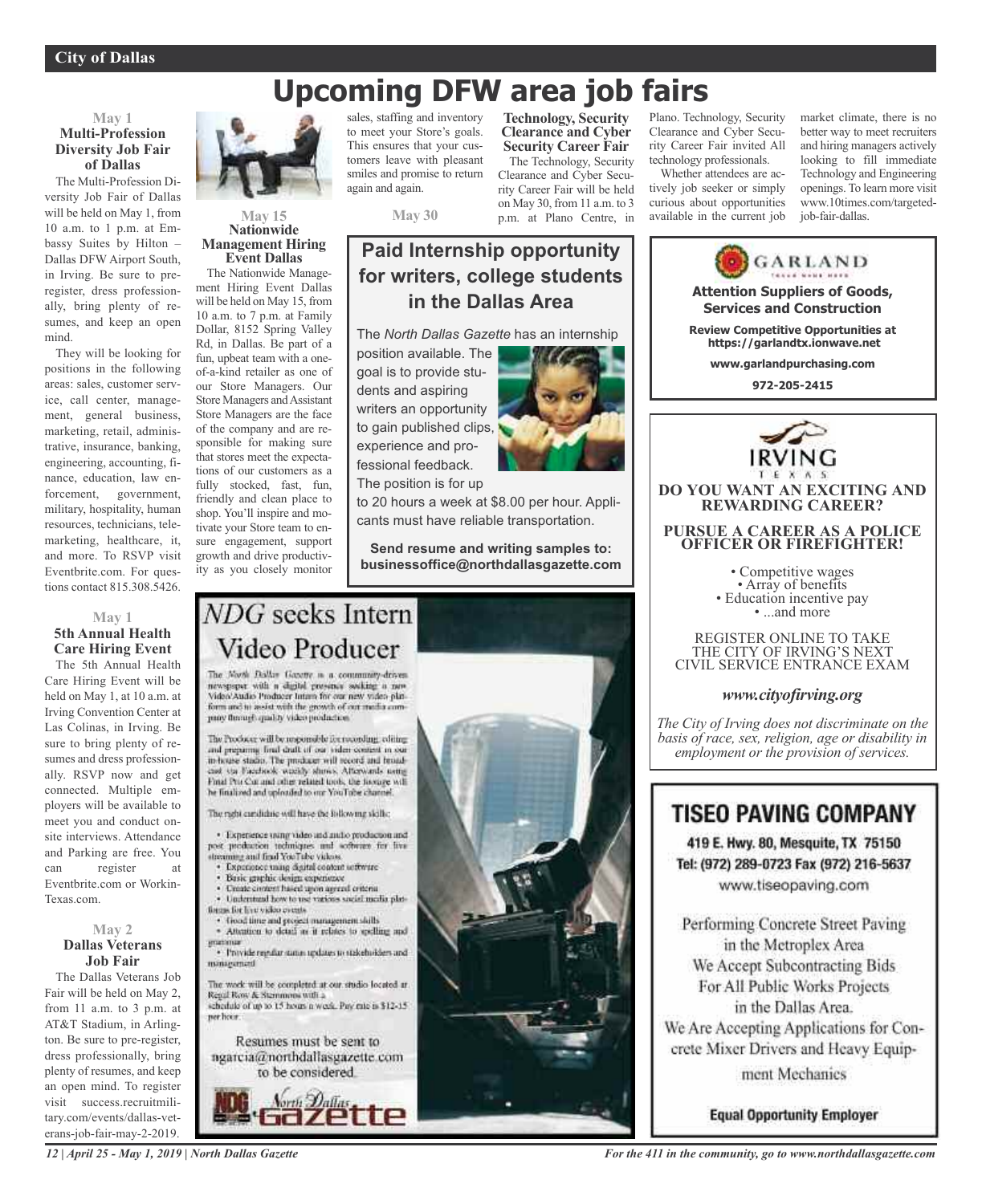# ELECTION DAY VOTING LOCATIONS



The most current list of voting locations is available in the City Secretary's Office, and the status of a particular location may be checked by calling the city secretary at (214) 670-3738 or accessing http://www.dallascountyvotes.org/upcoming-election-information/

# May 4, 2019 General Election Ballot Order

| Place 1 | 1 Giovanni "Gio" Valderas                     | Place 8  | 1 Tennell Atkins                |
|---------|-----------------------------------------------|----------|---------------------------------|
|         | 2 Jeremy T. Boss                              |          | 2 Erik Wilson                   |
|         | 3 Sylvana Alonzo                              |          |                                 |
|         | 4 Chad West                                   | Place 9  | 1 Tamara "Tami" Brown Rodriquez |
|         |                                               |          | 2 Erin Moore                    |
| Place 2 | 1 Adam Medrano                                |          | 3 Sarah Lamb                    |
|         | 2 Paul A. Freeman                             |          | 4 Paula Blackmon                |
|         | 3 Barbara Coombs                              |          | 5 Jacinto Valdespino            |
| Place 3 | 1 Davante D. Peters                           | Place 10 | 1 Sirrano Keith Baldeo          |
|         | 2 Denise Benavides                            |          |                                 |
|         | 3 Casey Thomas, II                            |          | 2 D'Andrala Dede Alexander      |
|         | 4 Charletta Rogers Compton                    |          | 3 Adam McGough                  |
|         | 5 Britannica Scott                            | Place 11 | 1 Curtis T. Harris              |
|         |                                               |          | 2 Lee M. Kleinman               |
| Place 4 | 1 Dawn M. Blair                               |          |                                 |
|         | 2 Carolyn King Arnold                         | Place 12 | 1 Carolyn "Cookie" Peadon       |
|         | 3 Keyaira D. Saunders                         |          | 2 Cara Mendelsohn               |
|         | 4 Karon "K" Flewellen                         |          | 3 Daniel Powell                 |
|         | 5 Asa O. Woodberry                            |          |                                 |
|         |                                               | Place 13 | 1 Jennifer Staubach Gates       |
| Place 5 | 1 Yolanda "Faye" Williams<br>2 Jaime Resendez |          | 2 Laura Miller                  |
|         | 3 Ruth Torres                                 |          |                                 |
|         |                                               | Place 14 | 1 Philip T. Kingston            |
|         |                                               |          | 2 David Blewett                 |
| Place 6 | 1 Tony Carrillo<br>2 Omar Narvaez             |          | 3 Warren Ernest Johnson         |
|         | 3 Mónica R. Alonzo                            |          |                                 |
|         |                                               | Place 15 | 1 Lynn McBee                    |
|         |                                               | (Mayor)  | 2 Jason Villalba                |
| Place 7 | 1 Tiffinni A. Young                           |          | 3 Scott Griggs                  |
|         | 2 Adam Bazaldua                               |          | 4 Mike Ablon                    |
|         | 3 Kevin Felder                                |          | 5 Miguel Solis                  |
|         | 4 Joseph Thomas                               |          | 6 Alyson Kennedy                |
|         | 5 Sandra Crenshaw                             |          | 7 Regina Montoya                |
|         | 6 Yvette Gbalazeh                             |          | 8 Eric Johnson                  |
|         | 7 Calvin D. Johnson                           |          | 9 Albert Black                  |
|         | 8 Sade' Johnson                               |          |                                 |
|         | 9 Korey Deon Mack                             |          |                                 |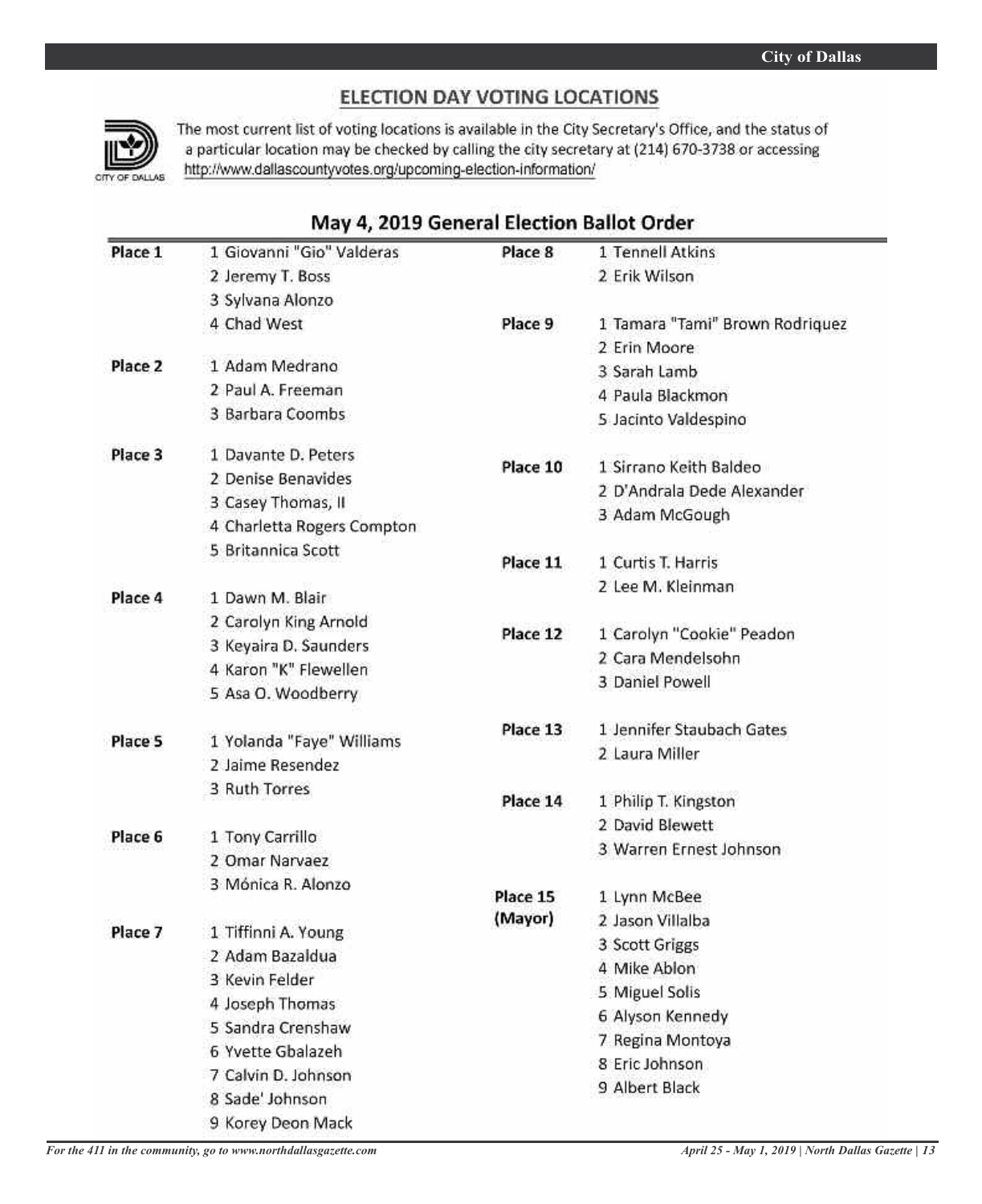# **Church Happenings** *RG Apparel is the proud sponser of this page (www.RGApparel.com)*

### **BETHEL BIBLE FELLOWSHIP, CARROLLTON (A NEW PLACE TO BELONG)**

*NOTICE: New You, Pastor Woodson serves the community by providing "Professional Therapy and Counseling Services" on a "Sliding Fee" scale. To schedule an appointment call the Pastoral Counseling Center at 972-526-4525 or email the church at www. b e t h e l b i b l e f e lloswhip.org*

### **April 28, 9:45 am**

Please join us in our quiet time, "Prayer and Meditation" followed by Morning Worship. You will be blessed and inspired as we celebrate service to God, our community and all mankind.

### **May 1, 7 pm**

Join us for Wednesday's Prayer and Bible Study Class with Senior Pastor Woodson, Pastor Larry Gardner and others as we complete the study of the book "Boundaries" when to say yes or how to say no by Dr. Henry Cloud and Dr. John Townsend with supporting chapters and verses. Spiritual maturity is God's desire for you; it's Time to Grow in the Word of God.

#### **May 4, 10 am**

Ladies, you are invited to join us at our first Saturday monthly Women Ministry Women of Restoration, Truth and Hope (W.O.R.T.H.) We are completing the study of the book Boundaries.

Dr. Terrance Woodson, Senior Pastor 1944 E. Hebron Parkway Carrollton, TX 75007 972-492-4300 www.bethelbiblefellowship.org

### **FELLOWSHIP CHRISTIAN CENTER CHURCH IN ALLEN "THE SHIP" We are Saving You a Seat.**

**April 28, 9:45 am** You are invited to join us in our Sunday Morning Services as we praise and worship God in the Joycie Turner Fellowship Hall, followed by our Worship Services; and bring someone with you, you will be blessed. It's for God's glory and honor.

# **May 1, 7 p.m.**

Join us in our Wednesday's 12 Noon-Day Live, Prayer and Bible Study class and/or our Wednesday Night Live, Prayer and Bible Study at 7 p.m. to learn more about God's Word. Be encouraged by God's plan for your maturity and His glory; and most of all; be prepared to grow.

Dr. W. L. Stafford, Sr., Ed. D. Senior Pastor 2450 K Avenue #300

Plano, TX 75074 972-379-3287 www.theship3c.org www.visitF3c.org

### **INSPIRING BODY OF CHRIST CHURCH, Let's Go Fishing! MATTHEW 4:19**

 $\overline{\phantom{a}}$  , and the set of the set of the set of the set of the set of the set of the set of the set of the set of the set of the set of the set of the set of the set of the set of the set of the set of the set of the s

#### **April 26, 8 p.m.**

All men are invited to Men's Ministry meeting each Friday night at 8 pm, (IBOC promotes proactive male leadership.)

#### **April 28, 10 a.m.**

Please join us for our Morning Service; and don't forget to invite family and friends to join us as we cel-Join us for Morning Wor-

ebrate our Lord and Savior, Jesus Christ.

**April 29, 7 p.m.** You are invited to Monday School to see what God has to say to us in His Holy Word.

Pastor Rickie Rush 7701 S Westmoreland Road Dallas, TX 75237 972-372-4262 www.Ibocchurch.org  $\mathcal{L}$  , and the set of the set of the set of the set of the set of the set of the set of the set of the set of the set of the set of the set of the set of the set of the set of the set of the set of the set of the set

**MT. OLIVE CHURCH OF PLANO (MOCOP) (Uniting the Body of Christ for World Impact)**

**April 28, 10 a.m.**



# www.**IRSsafe.com**

# **Cemetary Space Broker will make you offer on your cemetery plot**



• Inherited plot and can't sell it? • Bought plot years ago and your plans have changed? • Singles space or Side by Side spaces is okay. We will make you a "cash offer" on your cemetery plot today! If you get voice mail-leave message phone number and information on cemetery space. We will get back to you

# **Call Us Today!!!!!!!! 972.432.5219**

ship Service as we praise and worship God for His Honor and His glory. Don't forget to comeback at 7 p.m. for our Brazilian Church.

#### **May 1, 7 pm**

You're invited to our Wednesday's Bible Study class; you will learn what God has to say to us. Come to be encouraged by God's plan for your spiritual growth and His glory.

Dr. Sam Fenceroy, PhD Senior Pastor and Pastor Gloria Fenceroy 300 Chisholm Place Plano, TX 75075 972-633-5511 www.mocop.org

# **SHILOH MBC IN PLANO (WHERE COMMUNITY BECOMES FAMILY)**

#### **Ladies & Gents Tea, April 27**

SHOUT will be hosting our Annual Ladies & Gents Extravaganza—"Spring Fling Fashion Show" this is a scholarship fundraising for our graduating seniors. Call the Church for time and details.

#### **April 28, 8 and 11 am** You are invited to our Worship Services as we honor God for His goodness and faithfulness.

#### See CHURCH, Page 15

NDG now has a "Special Advertising Package" for churches and non-profit organizations that need to let the community know about your Special Event.

# Opportunity You Can Measure...

# **Church Events**

- Church Anniversary
- Pastor's Anniversary
- Women's Day
- Men's Day

# **Non-Profit Org. Events**

- Fundraisers
- (Concerts)
- Special Events
- (Personal or Community)

# Special Rate \$199

(Black & White, per insertion) Ad size - 4.905"x 6"(Quarter Page, B&W) (NOTE: Color Ad \$75 extra per inserion) Production disclaimer - NDG ad meake-ready is not included in promotion.

Layout/production of "copy ready"ad will be a nominal extra cost. E-mail ad copy to:

Marketing@NorthDallasGazette.com or call our Marketing Department today!





*14 | April 25 - May 1, 2019 | North Dallas Gazette*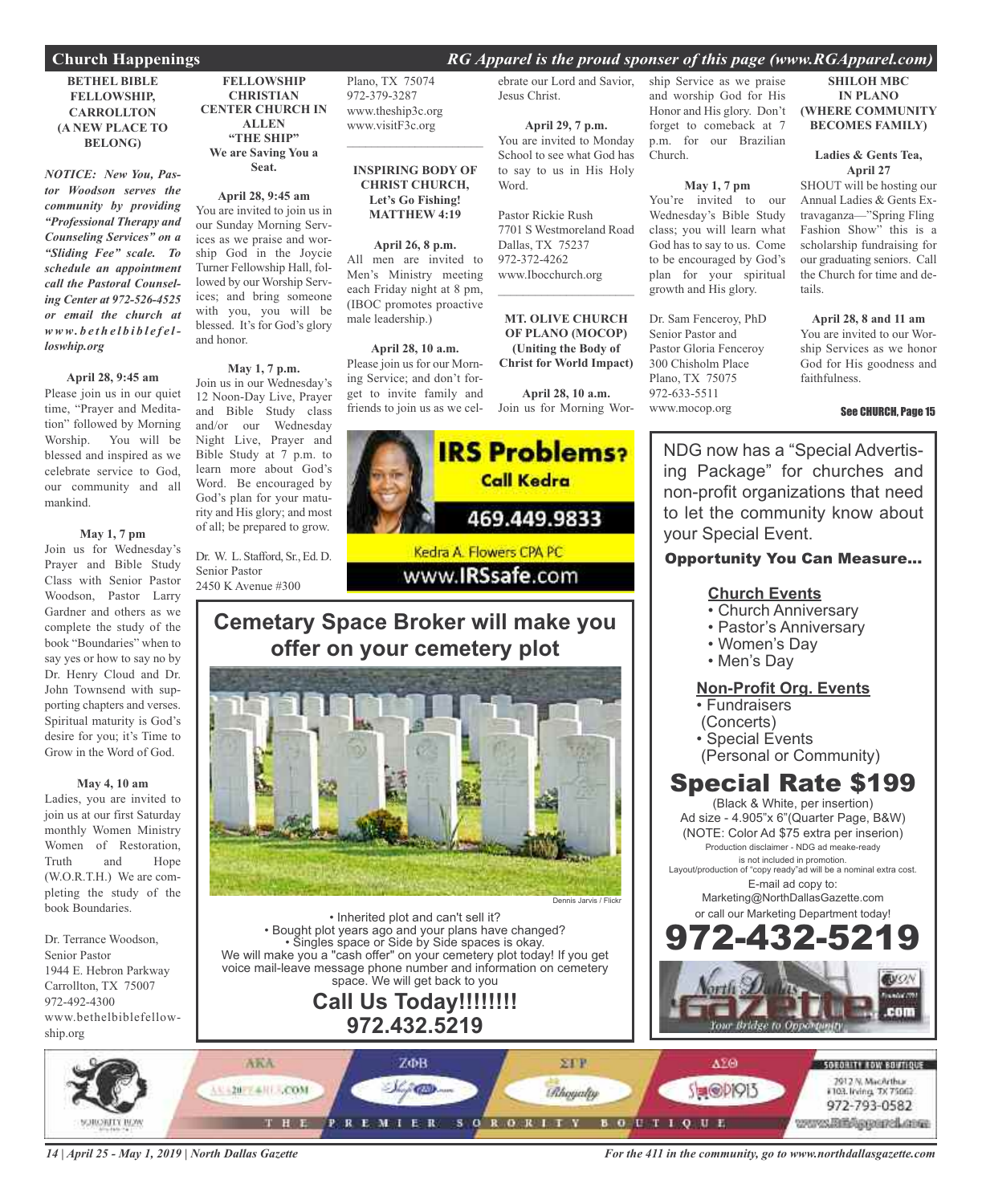

*Send email to: businessoffice@ northdallasgazette.com to sign up for Sister Tarpley's weekly electronic newsletter.*

*"But I will punish the nation they serve as slaves, and afterward they will come out with great possessions."* **Genesis 15:14**

Whenever God brings you through a time of great adversity, you can expect to come out of that experience with great possessions, if you have been faithful through the trial. This is a universal truth. Wisdom comes from obedience, not knowledge. When we have been tested and proven, the reality of our faith results in possessions from God that we would never receive if we had not gone through those trials.

sight and should be valued greatly. Those who know you will be amazed at the wisdom that comes from your mouth. It is one of those mysteries of the gospel that only those who experience incredible testing and hardship can explain.

God kept the people of Israel enslaved 400 years, but when the time came to free them from the bondage of slavery, they came out with great possessions. These physical possessions symbolize the spiritual possessions we receive when we come out of being enslaved to those things that have hindered us all our lives. These possessions are to be shared with others so that they also can know how they might become free.

What has God freed you from that allows you to share your possessions with others? Share what God has done in your life with

### someone you work with today and someone you know in your community. It may be the possession they need most in their life. God, who created mankind in Your image, You made a colorful world of people! As I stop and watch and reflect on the people I see, I notice that everyone is unique. Sometimes I'm frustrated by oth-

ers' personalities and ac-

blessed; still other times I am amused. The fact is, though we were made in Your image, You gave each one of us a will of our own and You instilled different gifts, personalities, and potential

within us. How boring it would be if we were all just alike! The "spice" of life is made up of all those different people, with different

tions; other times I am ideas, and various contributions.

> Thank you for caring enough that we are not Your puppets, but are unique individuals, each called to fill special places in Your great plan for our lives. I pray that You will keep my eyes open, my mind alert, and my will in tune so that I will

use all You have given me- gifts, personality, skills, desires--to the best of my ability, for the edification of the saints, reaching the lost, and glorifying You.

Please forgive my past failures and empower me today for all You want to do through me. In the precious name of Jesus, our Savior.





**Great Possessions**

*Christina Carletta Jones, a 2019 college graduation from TWU in Denton with a Business Administration Degree, with honors, she wears her honors with pride.*



**SORORITY ROW BOUTIQUE** 2912 N. MacArthur #103. Irving, TX 75062 972-793-0582

www.RGApparel.com

# FLIGHT, continued from Page 6

high-quality CTE looks like and can achieve."

These are precious in His

The School of Aviation Science received the award in the Transportation, Distribution & Logistics Career Cluster® from Advance CTE as a result of their commitment to preparing learners in a high-demand sector through real-world, hands-on experiences, industry-recognized credential attainment opportunities and dual enrollment offerings. Last year, all learners graduated high school, and 94 percent enrolled in postsecondary education. 60 percent of learners in the program also earned an industry-recognized credential.

This is Irving ISD's third Excellence in Action award. The School of Law and Public Service at Singley Academy won in 2014 and the School of Culinary Arts and Hospitality at Singley won in 2017. Irving ISD is the only district in the nation to have won three Excellence in Action awards, and this award is the only national recognition for out-

# **CHURCH,** continued from Page <sup>14</sup>

#### **May 1, 7 pm**

You're invited to our Wednesday's Bible Study class; you will learn what God has to say to us. Come and be encouraged by God's plan for your spiritual growth and His glory.

**Women's Day - May 19** Mark your calendar, Shiloh's Annual Women's Week celebration will be

the week of May 13-19. This year's theme is "Women Called and Prepared to Serve." Ladies are asked to wear white attire with turquoise scarves.

Dr. Isaiah Joshua, Jr. Senior Pastor 920 E. 14th Street Plano, TX 75074 972-423-6695 www.smbcplano.org

*For the 411 in the community, go to www.northdallasgazette.com*

*April 25 - May 1, 2019 | North Dallas Gazette | 15*